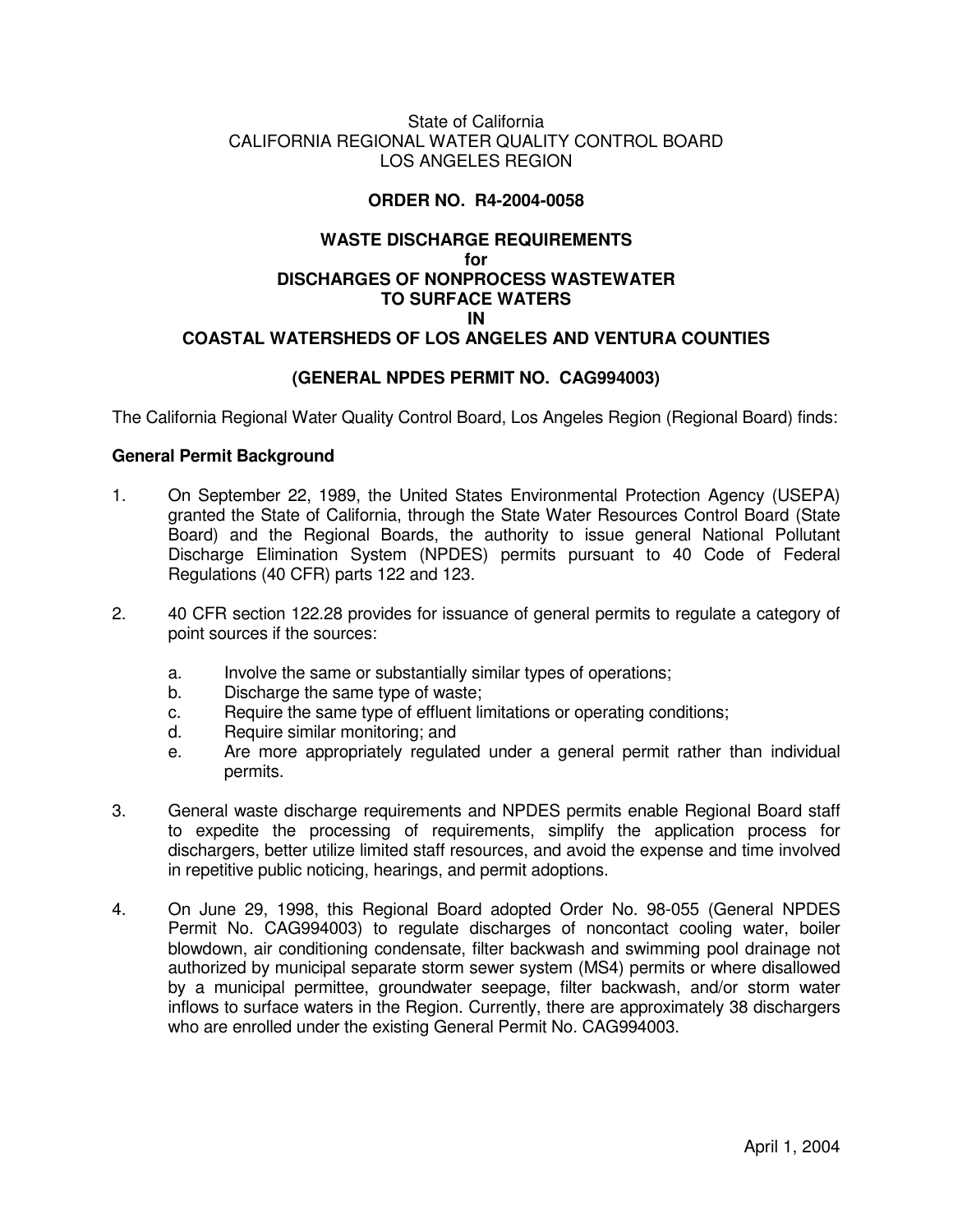### **Discharge Description**

- 5. Discharges covered by this permit include but are not limited to, noncontact cooling water, boiler blowdown, air conditioning condensate, water treatment plant filter backwash, filter backwash and swimming pool drainage not authorized by separate storm sewer system (MS4) permits or where disallowed by a municipal permittee, and/or groundwater seepage.
- 6. Waste discharges specifically excluded from coverage under this Order are:
	- a. Discharges that fall into separate categories, such as cooling water discharges from power plants and petroleum refineries; and
	- b. Discharges groundwater associated with groundwater cleanup projects.
- 7. Existing dischargers enrolled under Order No. 98-055 and new dischargers enrolling under this permit are required to collect a representative groundwater sample(s) and analyze these samples for all the constituents listed on Attachment A. Existing dischargers shall conduct this analysis and submit the result with a Notice of Intent Form; otherwise the existing authorization will be terminated. Dischargers will be required to provide treatment for toxic compounds detected above the applicable screening levels in Attachment A.
- 8. Pursuant to section 2, Article X, California Constitution, and section 275 of the California Water Code on preventing waste and unreasonable use of waters of the state, this Regional Board encourages, wherever practicable, water conservation and/or re-use of wastewater. To obtain coverage under this Order, the discharger shall first investigate the feasibility of conservation, land disposal and/or reuse of the wastewater.

#### **Storm Water Regulations and Permits**

9. This Regional Board adopted *Waste Discharge Requirements for Municipal Storm Water and Urban Runoff Discharges within the County of Los Angeles* contained in Order No. 01-182 [NPDES No. CAS614001] and *Waste Discharge Requirements for Municipal Stormwater and Urban Runoff Discharges within Ventura County Flood Control District, County of Ventura, and the Cities of Ventura County* contained in Order No. 00-108 [NPDES No. CAS004002] on July 15, 1996, and July 27, 2000, respectively. These Orders prohibit non-stormwater discharges to storm drain systems unless they are covered by separate NPDES permits. This prohibition, in general, does not apply to rising groundwater, uncontaminated groundwater infiltration discharges, discharges from potable water distribution system releases, foundation and footing drains discharges, water from crawl space pumps and dechlorinated/debrominated swimming pool water. The municipality may allow discharge of these types of discharges into the storm drain system. However, the municipality or the Regional Board may prohibit these discharges if they are determined to cause, or threaten to cause,degradation of water quality, violation of water quality objectives, cause nuisance and/or impair beneficial uses of receiving waters.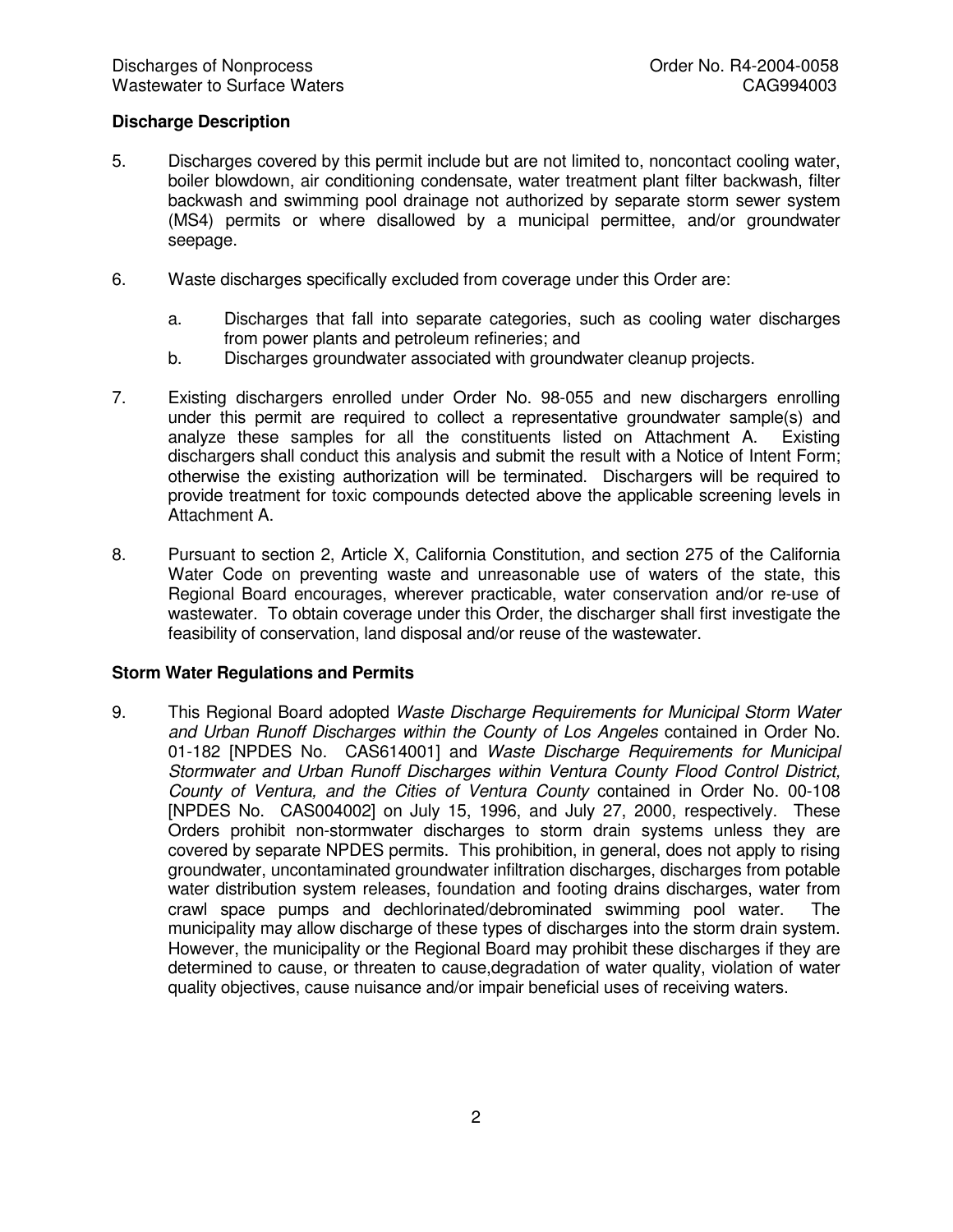## **Basis for Fee**

10. Title 23, California Code of Regulations (CCR), Division 3, Chapter 9, Article 1, section 2200, *Annual Fee Schedule,* requires that all discharges subject to a specific general permit shall pay the same annual fee.

#### **Applicable Plans, Policies, and Regulations**

- 11. On June 13, 1994, this Regional Board adopted a revised basin plan, *Water Quality Control Plan, Los Angeles Region: Basin Plan for the Coastal Watersheds of Los Angeles and Ventura Counties* (Basin Plan). The Basin Plan incorporates, by reference, State Water Resources Control Board's Water Quality Control Plans and policies on ocean waters [*Water Quality Control Plan for Ocean Waters in California*, March 22, 1990], temperature [*Water Quality Control Plan for Temperature in the Coastal and Interstate Waters and Enclosed Bays and Estuaries of California*, Amended September 18, 1975] and anti-degradation [*Statement of Policy with Respect to Maintaining High Quality Waters in California*, State Board Resolution No. 68-16, October 28, 1968].
- 12. The Basin Plan contains water quality objectives for, and lists the beneficial uses of, specific water bodies (receiving waters) in the Los Angeles Region. Typical beneficial uses covered by this Order include the following:
	- a. Inland surface waters above an estuary municipal and domestic supply, industrial service and process supply, agricultural supply, groundwater recharge, freshwater replenishment, aquaculture, warm and cold freshwater habitats, inland saline water and wildlife habitats, water contact and noncontact recreation, fish migration, and fish spawning.
	- b. Inland surface waters within and below an estuary industrial service supply, marine and wetland habitats, estuarine and wildlife habitats, water contact and noncontact recreation, commercial and sport fishing, aquaculture, migration of aquatic organisms, fish migration, fish spawning, preservation of rare and endangered species, preservation of biological habitats, and shellfish harvesting.
	- c. Coastal Zones (both nearshore and offshore) industrial service supply, navigation, water contact and noncontact recreation, commercial and sport fishing, marine habitat, wildlife habitat, fish migration and spawning, shellfish harvesting, and rare, threatened, or endangered species habitat.
- 13. The State Board adopted a Water Quality Control Plan for Control of Temperature in the Coastal and Interstate Water and Enclosed Bays and Estuaries of California (Thermal Plan) on May 18, 1972, and amended this plan on September 18, 1975.
- 14. The State Board adopted a *Water Quality Control Policy for the Enclosed Bays and Estuaries of California* in May 1974 (Policy). The Policy contains narrative and numerical water quality objectives that are designed to prevent water quality degradation and protect beneficial uses in enclosed bays and estuaries.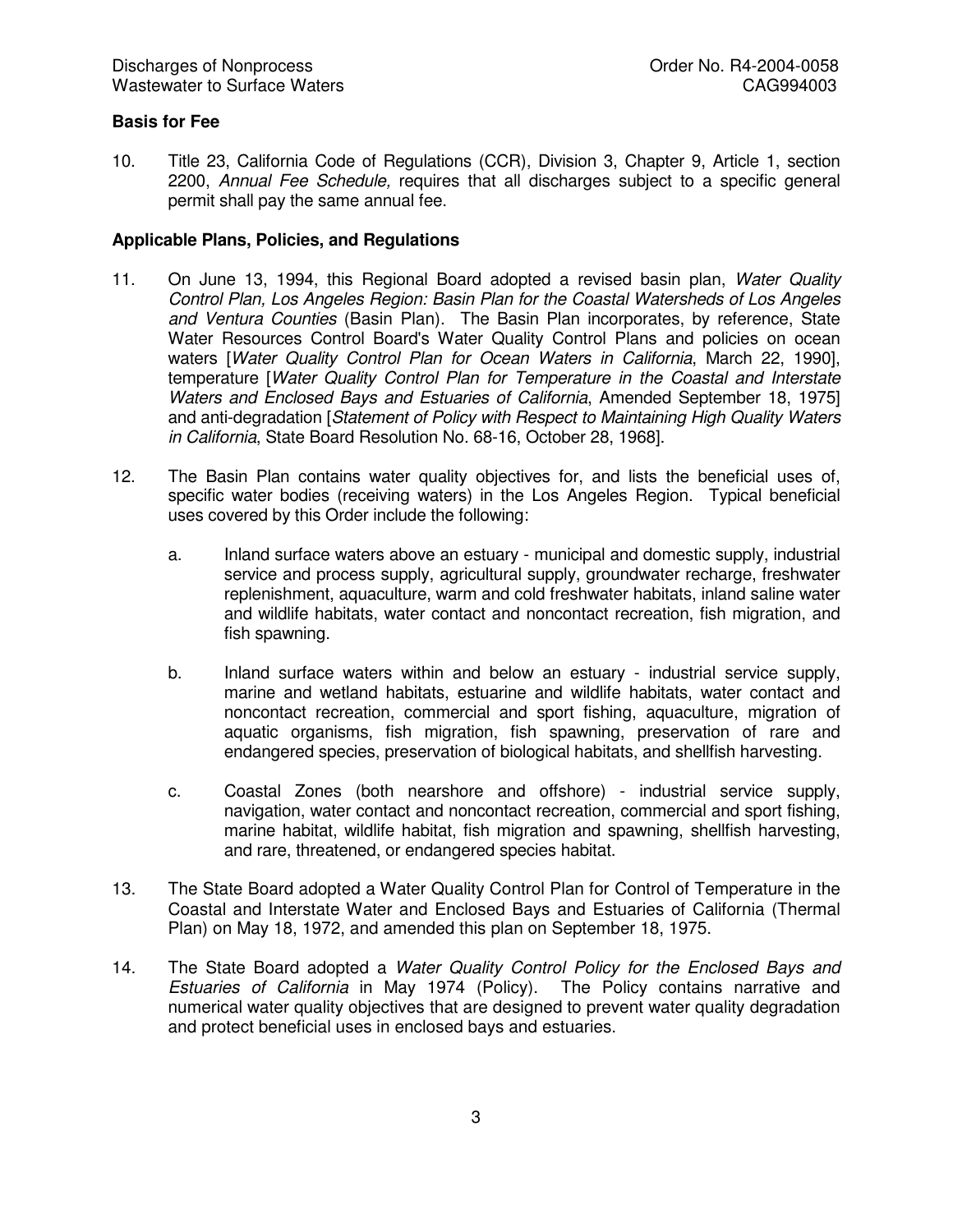The Policy also lists principles of management that include the State Board's goal to phase out all discharges (excluding cooling waters), particularly industrial process water, to enclosed bays and estuaries as soon as practicable. The waste described above is not considered an industrial process wastewater.

- 15. Under 40 CFR section 122.44(d), *Water Quality Standards and State Requirements*, "Limitations must control all pollutants or pollutant parameters (either conventional, nonconventional, or toxic pollutants), which the permitting authority determines are or may be discharged at a level which will cause, have the reasonable potential to cause, or contribute to an excursion above any State water quality standard, including State narrative criteria for water quality." Where numeric effluent limitations for a pollutant or pollutant parameter have not been established in the applicable state water quality control plan, 40 CFR section 122.44(d)(1)(vi) specifies that water quality-based effluent limitations (WQBELs) may be set based on USEPA criteria, and may be supplemented where necessary by other relevant information to attain and maintain narrative water quality criteria, and to fully protect designated beneficial uses.
- 16. On May 18, 2000, the U.S. EPA promulgated the numeric criteria for priority pollutants for the State of California, known as the California Toxics Rule (CTR) and as codified as 40 CFR section 131.38. Toxic pollutant limits are prescribed in this Order to implement the CTR. 40 CFR section 122.44(d)(1)(ii) requires each toxic pollutant be analyzed with respect to its reasonable potential when determining whether a discharge (1) causes; (2) has the reasonable potential to cause; or (3) contributes to the exceedance of a receiving water quality objective. Performing a reasonable potential analysis (RPA) for each pollutant does this. In performing the RPA, the permitting authority uses procedures that account for existing controls on point and nonpoint sources of pollution, the variability of the pollutant or pollutant parameter in the effluent, and the sensitivity of the species to toxicity testing (when evaluating whole effluent toxicity).
- 17. A preliminary reasonable potential analysis has been conducted using monitoring data supplied by existing dischargers as part of their self-monitoring programs and as part of the supplemental data required for issuing new NPDES permits. Effluent limitations have been incorporated in this permit for those toxic compounds that have potential to be in most non-process wastewaters. In addition, complete reasonable potential analysis will be conducted with the analytical data that discharger will submit as part of the permitting process.
- 18. Effluent limitation guidelines requiring the application of best practicable control technology currently available (BPT), best conventional pollutant control technology (BCT), and best available technology economically achievable (BAT), were promulgated by the USEPA for some pollutants in this discharge. Effluent limitations for pollutants not subject to the USEPA effluent limitation guidelines are based on one of the following: best professional judgment (BPJ) of BPT, BCT or BAT; current plant performance; or WQBELs. The WQBELs are based on the Basin Plan, other State plans and policies, or USEPA water quality criteria which are taken from the CTR. These requirements, as they are met, will protect and maintain existing beneficial uses of the receiving water. The attached fact sheet for this Order includes specific bases for the effluent limitations.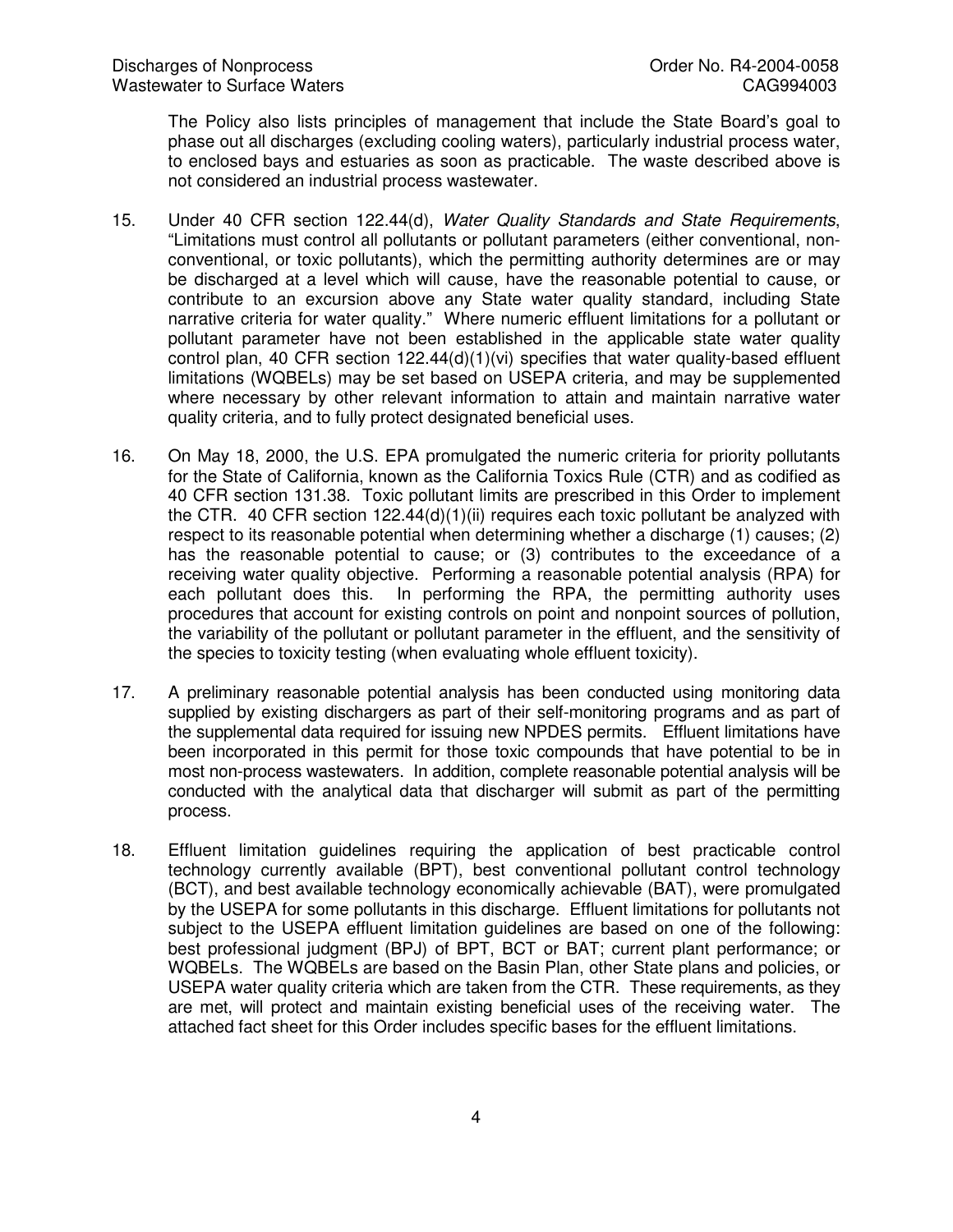- 19. Best professional judgment (BPJ) is the method used by permit writers to develop technology-based NPDES permit condition on a case-by-case basis using all reasonably available and relevant data. BPJ limits are established in cases where effluent limitation guidelines are not available for a particular pollutant of concern. Authorization for BPJ limits is found under section  $401(a)(1)$  of the Clean Water Act and under 40 CFR 125.3.
- 20. This order regulates the discharge of nonprocess wastewater that may or may not be impacted by toxic compounds and/or conventional pollutants.

Various biological, chemical, physical, thermal treatment systems could be employed to remove these toxic or conventional pollutants in wastewater to applicable permit limits. For example, air stripping, carbon adsorption, chemical oxidation treatment systems could be used to remove volatile organic compounds in groundwater. Reverse osmosis, ion exchange, or pH adjustment could be used as treatment technologies to remove conventional pollutants and metals. Biological systems could be used to degrade or remove semi-volatile organic compounds.

This permit does not direct the use of any specific treatment technologies for the universe of toxic compounds that could be found in nonprocess wastewater. When treatment is required prior to discharge, dischargers will be required to submit schematics of treatment flow diagrams with descriptions of the treatment system including statements on the effectiveness of the system to achieve the applicable permit limits during the permit process.

21. The Basin Plan also implements the State Board's adopted Resolution No. 68-16, "Statement of Policy with Respect to Maintaining High Quality Water in California". This policy which is also referred to as the "Anti-degradation Policy", protects surface and ground waters from degradation. In particular, this policy protects waterbodies where existing quality is higher than that necessary for the protection of beneficial uses.

This permit complies with State and Federal "Anti-degradation" policies. The conditions and effluent limitations established in this Order for discharges of treated groundwater to surface waters in this Region ensure that the existing beneficial uses and quality of surface waters in this Region will be maintained and protected. Discharges regulated by this Order should not adversely impact water quality if the terms and conditions of this Order are met.

- 22. Water Quality Objectives and Effluent Limits in this General Permit are based on:
	- The plans, policies and water quality objectives and criteria contained in the 1994 Basin Plan, as amended including the Antidegradation Policy;
	- California Toxic Rule (CTR) (40 CFR § 131.38);
	- CCR section 64431 of Title 22 (Drinking Water Standards);
	- Applicable Federal Regulations (including 40 CFR Parts 122 and 131);
	- Department of Health Services (DHS);
	- Office of Environmental Health Hazard Assessment (OEHHA); and
	- Best Professional Judgement.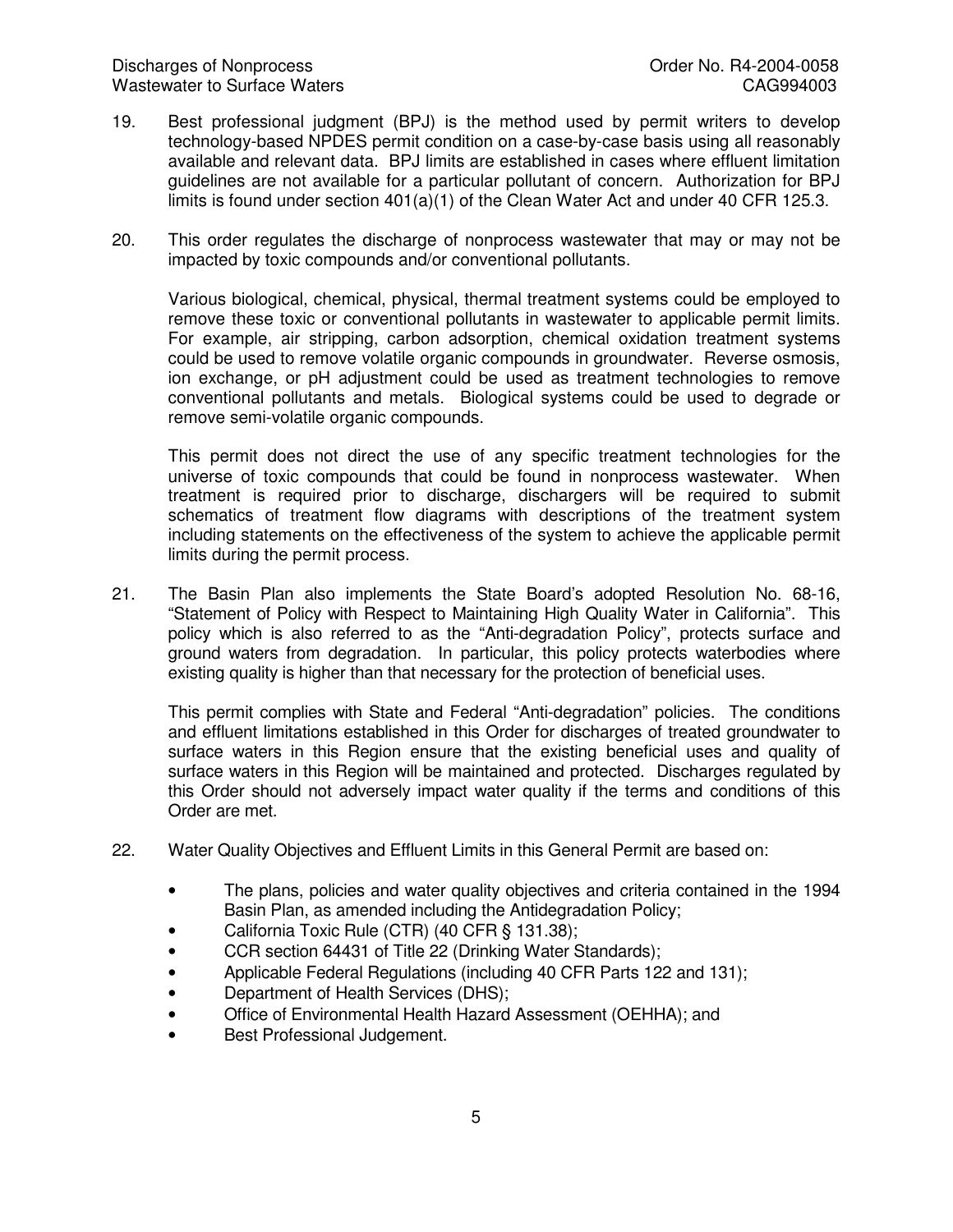- 23. Because this Order is intended to serve as a general NPDES permit and covers discharges to all surface waters in the Los Angeles Region, the effluent limitations established pursuant to this general order are established to impose the most protective water quality objectives for surface water beneficial uses in the Los Angeles Region.
- 24. USEPA regulations, policies, and guidance documents upon which BPJ was developed may include in part, the following:
	- Technical Support Document for Water Quality Based Toxics Control, March 1991 (EPA-505/2-90-001);
	- Whole Effluent Toxicity (WET) Control Policy, July 1994; and
	- USEPA NPDES Permit Writer's Manual, December 1996 (EPA-833-B-96-003).
- 25. The SWRCB adopted *Policy for Implementation of Toxics Standards for Inland Surface Waters, Enclosed Bays, and Estuaries of California* (also known as the *State Implementation Plan* or *SIP*) on March 2, 2000. The SIP was amended by Resolution No. 2000-30, on April 26, 2000, and the Office of Administrative Law approved the SIP on April 28, 2000. The SIP applies to discharges of toxic pollutants in the inland surface waters, enclosed bays and estuaries of California which are subject to regulation under the State's Porter-Cologne Water Quality Control Act (Division 7 of the California Water Code) and the Federal Clean Water Act. This policy also establishes the following: implementation provisions for priority pollutant criteria promulgated by USEPA through the CTR and for priority pollutant objectives established by Regional Water Quality Control Boards in their Water Quality Control Plans (Basin Plans) and chronic toxicity control provisions.
- 26. The effluent limitations from nonprocess wastewater regulated under this permit are calculated assuming no dilution. For most practical purposes, discharges from nonprocess wastewater outfalls do not flow directly into receiving waters with enough volume to consider dilution credit or to allocate a mixing zone. Most discharges of nonprocess wastewater regulated under this general permit are to storm drain systems that discharge to creeks and streams. Many of these creeks and streams are dry during the summer months. Therefore, for many months of the year, these discharges may represent all or nearly all of the flow in some portions of the receiving creeks or streams. These discharges, therefore, also have the potential to recharge ground waters protected as drinking waters.

An exception to this policy may be applied based on an approved mixing zone study and based on demonstration of compliance with water quality objectives in the receiving water as prescribed in the Basin Plan. This exception process is more appropriate for an individual permit, and would not be appropriate for a general permit that must be protective of most stringent water quality objectives and beneficial uses. If a discharger requests that a dilution credit be included in the computation of effluent limit or that a mixing zone be allowed, an individual permit will be required. However, if no mixing zone is proposed, this general permit provides coverage for all discharges to receiving water bodies in the Coastal Watersheds of Los Angeles and Ventura Counties.

27. This permit includes effluent limitations for metals in discharges to both freshwater and saltwater. For purposes of this permit, saltwater is defined as waterbodies with saline,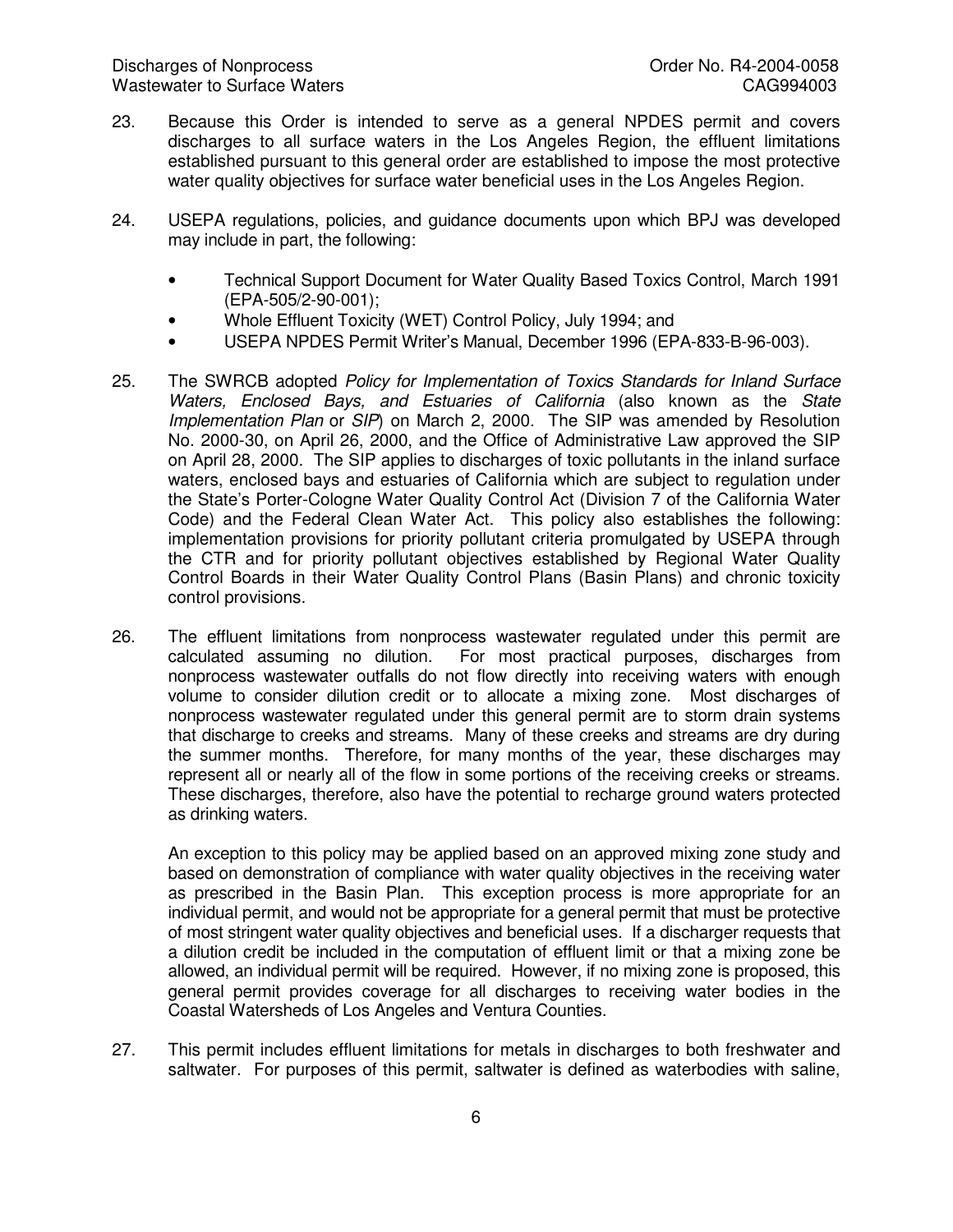estuarine or marine beneficial use designations. Additional clarification for applying saltwater objectives is contained in the CTR. All other inland surface waters are considered freshwater. The toxicity of certain metals in freshwater including cadmium, chromium III, copper, lead, nickel, silver, and zinc is dependent on water hardness. The CTR expresses the objectives for these metals through equations where the hardness of the receiving water is a variable. To simplify the permitting process, it is necessary that fixed hardness values be used in these equations. This order requires the discharger to propose appropriate receiving water hardness or effluent hardness based on analytical results of receiving water or effluent samples. Upon approval of the Executive Officer, this hardness value will be used to determine the appropriate metal limitation from the appropriate table of limits (E. 1. b. i.) in the Order.

- 28. Section 301(b)(2) of the Federal Clean Water Act (Clean Water Act) requires that all NPDES permits prescribe the application of Best Available Technology (BAT) in the determination of technology-based effluent limitations.
- 29. Effluent limitations and toxic effluent standards established pursuant to Sections 301, 302, 304, 306, and 307 of the Clean Water Act, and amendments thereto, are applicable to the dischargers herein.
- 30. The requirements contained in this Order were derived using Best Professional Judgement (BPJ) and are based on the Basin Plan, CTR, Federal and State Plans, policies, guidelines, and as they are met, will be in conformance with the goals and objectives of the aforementioned water quality control plans, water quality criteria, and will protect and maintain existing and potential beneficial uses of the receiving waters.

#### **Watershed Management Approach**

- 31. On July 25, 2003, USEPA approved the State's most recent list of impaired waterbodies. The list (hereinafter referred to as the 303(d) list) was prepared in accordance with Section 303(d) of the Federal Clean Water Act to identify specific impaired waterbodies where water quality standards are not expected to be met after implementation of technologybased effluent limitations on point sources.
- 32. This Regional Board has implemented a Watershed Management Approach (WMA) to address water quality protection in the region. Watershed management may include diverse issues as defined by stakeholders to identify comprehensive solutions to protect, enhance, and restore water quality and beneficial uses. To achieve this goal, the watershed management approach integrates the Regional Board's many diverse programs, particularly Total Maximum Daily Loads (TMDLs), to better assess cumulative impacts of pollutants from all point and nonpoint sources to more efficiently develop watershed-specific solutions that balance the environmental and economic impacts within a watershed. The TMDLs will establish waste load allocations (WLAs) and load allocations (LAS) for point and nonpoint sources, and will result in achieving water quality standards for the waterbody.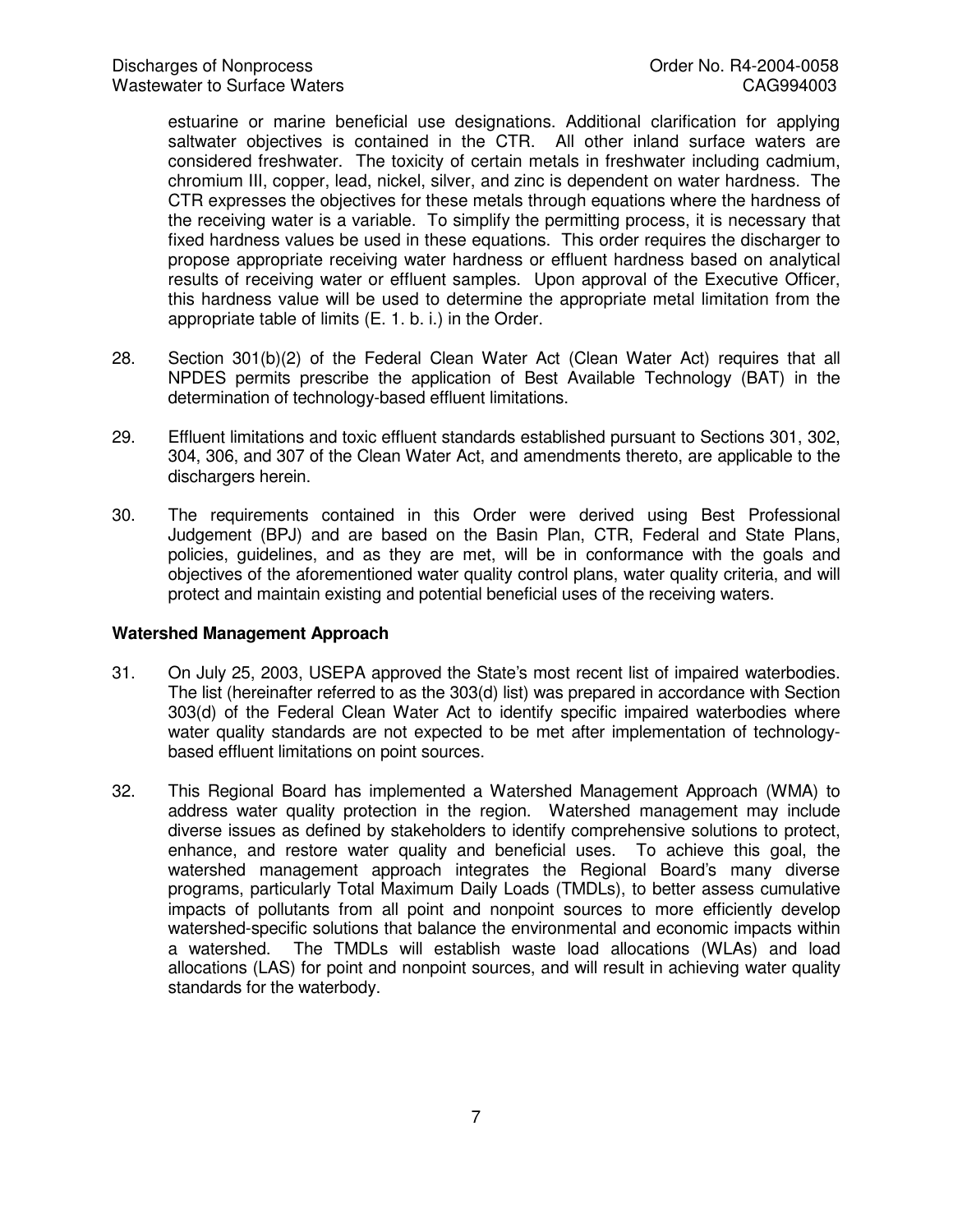#### **Notification**

- 33. The Regional Board has notified interested agencies, parties, and persons of its intent to issue general waste discharge requirements for discharges of nonprocess wastewater to surface waters and has provided them with an opportunity to submit their written views and recommendations.
- 34. The Regional Board, in a public hearing, heard and considered all comments pertaining to the discharges to be regulated under this Order and to the tentative requirements.
- 35. This Order shall serve as a general NPDES permit pursuant to section 402 of the Clean Water Act, or amendments thereto, and shall take effect at the end of ten days from the date of its adoption provided the Regional Administrator, USEPA, has no objections.
- 36. The issuance of general waste discharge requirements that serve as an NPDES permit is exempt from the provisions of Chapter 3 (commencing with section 21100, et. seq.), Division 13, Public Resources Code, pursuant to Water Code section 13389.
- 37. Pursuant to California Water Code Section 13320, any aggrieved party may seek review of this Order by filing a petition with the State Board. A petition must be sent to the State Water Resources Control Board, P.O. Box 100, Sacramento, California 95812, within 30 days of adoption of the Order.

**IT IS HEREBY ORDERED** that dischargers authorized under this Order and General Permit, in order to meet the provisions contained in Division 7 of the California Water Code, and regulations adopted thereunder, and the provisions of the Federal Clean Water Act, and regulations and guidelines adopted thereunder, shall comply with the following:

## **A. Eligibility**

- 1. This Order covers discharges to surface waters of nonprocess wastewater.
- 2. To be covered under this Order, a discharger must demonstrate that:
	- a. Pollutant concentrations in the discharge shall not cause violation of any applicable water quality objective for the receiving waters, including discharge prohibitions;
	- b. The discharge shall not exceed the water quality criteria for toxic pollutants (Attachment B and Part E of this Order), and there shall be no reasonable potential to cause or contribute to an excursion above the criteria.
	- c. A representative sample of the nonprocess wastewater to be discharged shall be analyzed and compared to the water quality screening criteria for the constituents listed on Attachment A to determine the most appropriate permit. If the analytical test results exceeds the water quality screening criteria listed on Attachment A, then a reasonable potential for discharge of toxics shall be considered to exist.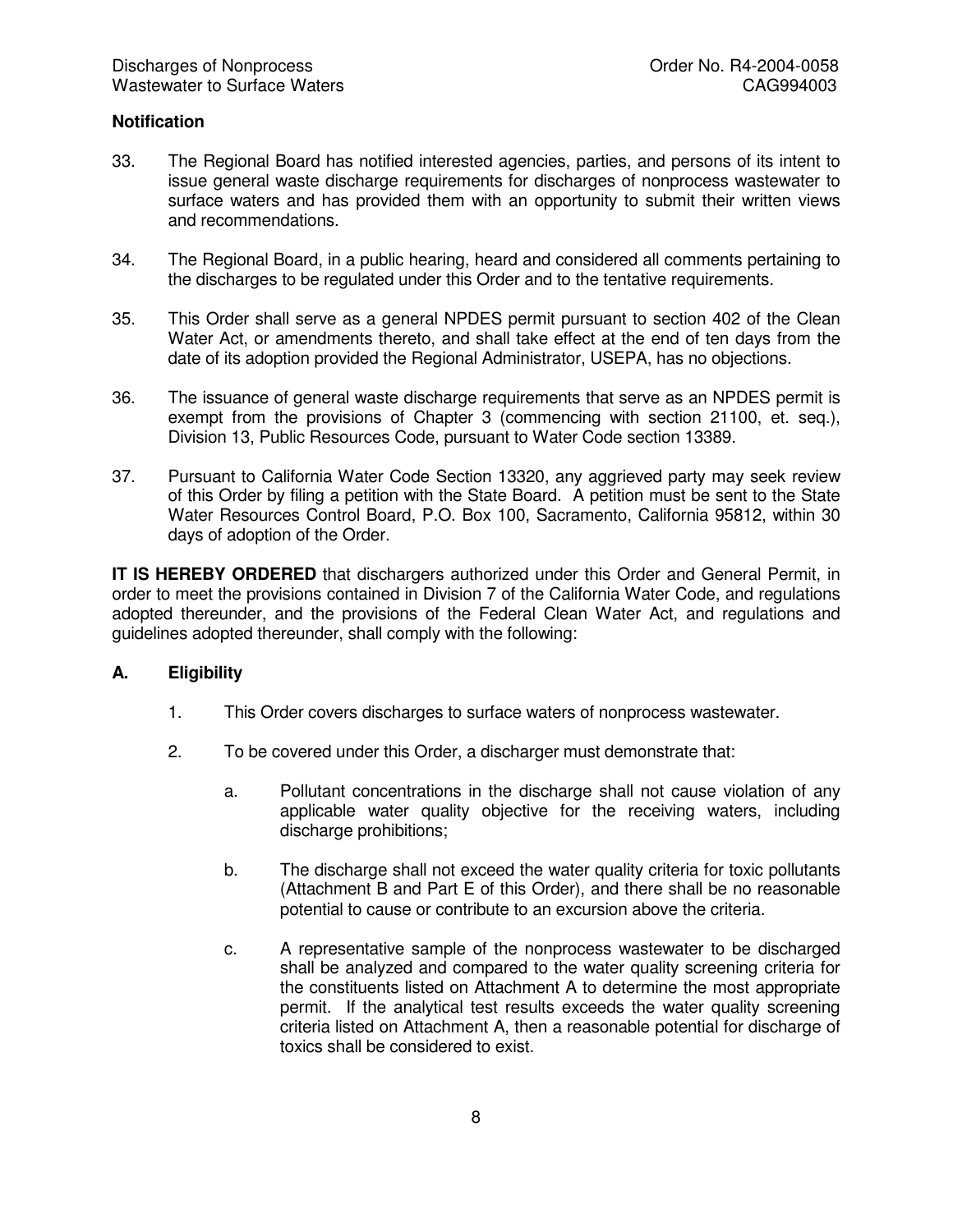- i. If the analytical test results of the discharge show that metals, VOCs and/or other toxics exceed the water quality screening criteria listed on Attachment A, then effluent limitations in Part E.1.a.i, Part E.1.a.ii, Part E.1.b.i., and ii or Part E.1.c. of this Order will apply as appropriate.
- ii. If the analytical test results of the discharge show that toxics are below the screening levels in Attachment A, then the discharger will be enrolled under this permit and effluent limitations in Part E.1.a.i will be applicable to the discharge.
- iii. In the unusual case that toxic constituent(s) with no effluent limitation(s) in the order is detected above the Screening Level, the discharger will conduct routine monitoring for that constituent(s) and take mitigation action to eliminate or reduce the concentration of that constituent(s) in the effluent discharge.
- d. The discharge shall not cause acute nor chronic toxicity in receiving waters;
- e. If necessary, the discharge shall pass through a treatment system designed and operated to reduce the concentration of contaminants to meet the effluent limitations of this Order; and
- f. The discharger shall be able to comply with the terms or provisions of this General Permit.
- 3. New discharges and existing discharges regulated under existing general or individual permits, which meet the eligibility criteria, may be regulated under this Order.
- 4. For the purpose of renewal of existing individual NPDES permits with this General Permit, provided that all the conditions of this General Permit are met, renewal is effective upon issuance of a notification by the Executive Officer and issuance of a new monitoring program.
- 5. When an individual NPDES permit with more specific requirements is issued to a discharger, the applicability of this Order to that discharger is automatically terminated on the effective date of the individual permit.

### **B. Authorization**

To be authorized to discharge under this Order, the discharger must submit a Report of Waste Discharge (ROWD) and an application for an NPDES permit in accordance with the requirements of Part C of this Order. Upon receipt of the application, the Executive Officer shall determine the applicability of this Order to such a discharge. If the discharge is eligible, the Executive Officer shall notify the discharger that the discharge is authorized under the terms and conditions of this Order and prescribe an appropriate monitoring and reporting program. For new discharges, the discharge shall not commence until receipt of the Executive Officer's written determination of eligibility for coverage under this general permit or until an individual NPDES permit is issued by the Regional Board.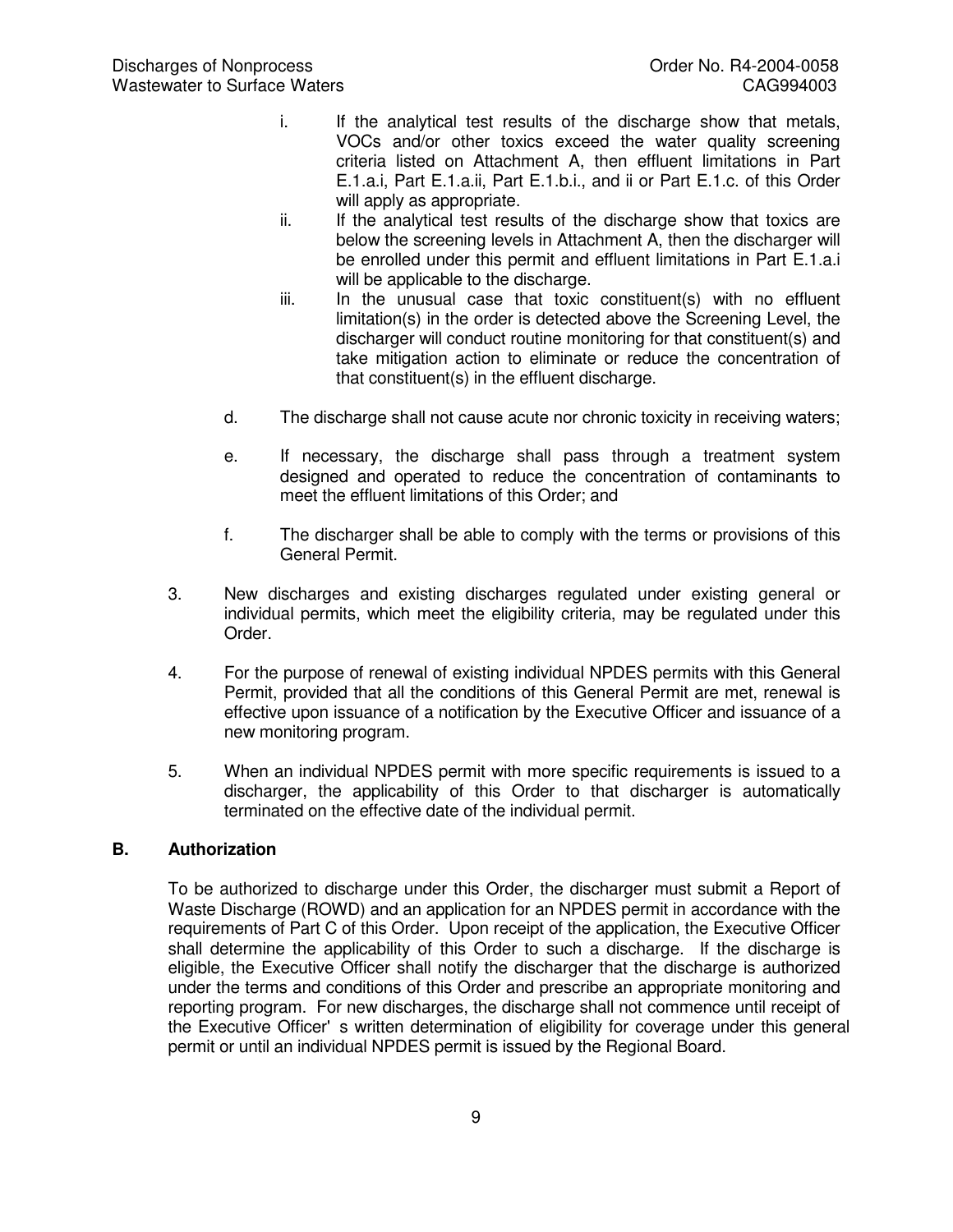## **C. Report Of Waste Discharge**

- 1. Deadline for Submission
	- a. Renewal of permits for existing dischargers covered under individual permits that meet the eligibility criteria in Part A and have submitted a ROWD will consist of a letter of determination from the Executive Officer of coverage under this Order.
	- b. Existing dischargers covered under Order No. 98-055 will be sent a Notice of Intent (NOI) form that must be completed and returned to the Regional Board within 60 days of receipt; otherwise, permit coverage will be revoked. Existing dischargers enrolling under this Order are required to collect representative wastewater sample(s) and analyze the samples for all the constituents listed on Attachment A. Dischargers shall conduct this analysis and submit the result with an NOI; otherwise, the existing authorization will be terminated. However, instead of an NOI, the Executive Officer may require an existing discharger to submit a new ROWD, may revise an existing discharger's monitoring and reporting programs, may require an existing discharger to participate in a regional monitoring program, or any combination of the foregoing.
	- c. New dischargers shall file a complete application at least 45 days before commencement of the discharge.
- 2. Report of Waste Discharge Forms

\_\_\_\_\_\_\_\_\_\_\_\_\_\_\_\_\_\_\_\_\_\_\_\_\_\_\_\_\_\_\_\_\_\_\_\_

- a. Dischargers shall use the appropriate USEPA Forms or equivalent forms approved by the Regional Board or the Executive Officer.
- b. The discharger, upon request, shall submit any additional information that the Executive Officer deems necessary to determine whether the discharge meets the criteria for coverage under this Order, or to prescribe an appropriate monitoring and reporting program, or both.
- c. The discharger must obtain and analyze (using appropriate sampling and laboratory methods) a representative sample(s) of the nonprocess wastewater to be discharged under this Order. The analytical method(s) used shall be capable of achieving a detection limit at or below the minimum level (ML<sup>1</sup>), otherwise, a written explanation shall be provided. The analytical result shall be submitted with the NPDES application. The data shall be tabulated and shall include the results for every constituent listed on Attachment A.

<sup>1.</sup> The minimum levels are those published by the State Water Resources Control Board in the Policy for the Implementation of Toxic Standards for Inland Surface Water, Enclosed Bays, and Estuaries of California, March 2, 2000. See attached Appendix I.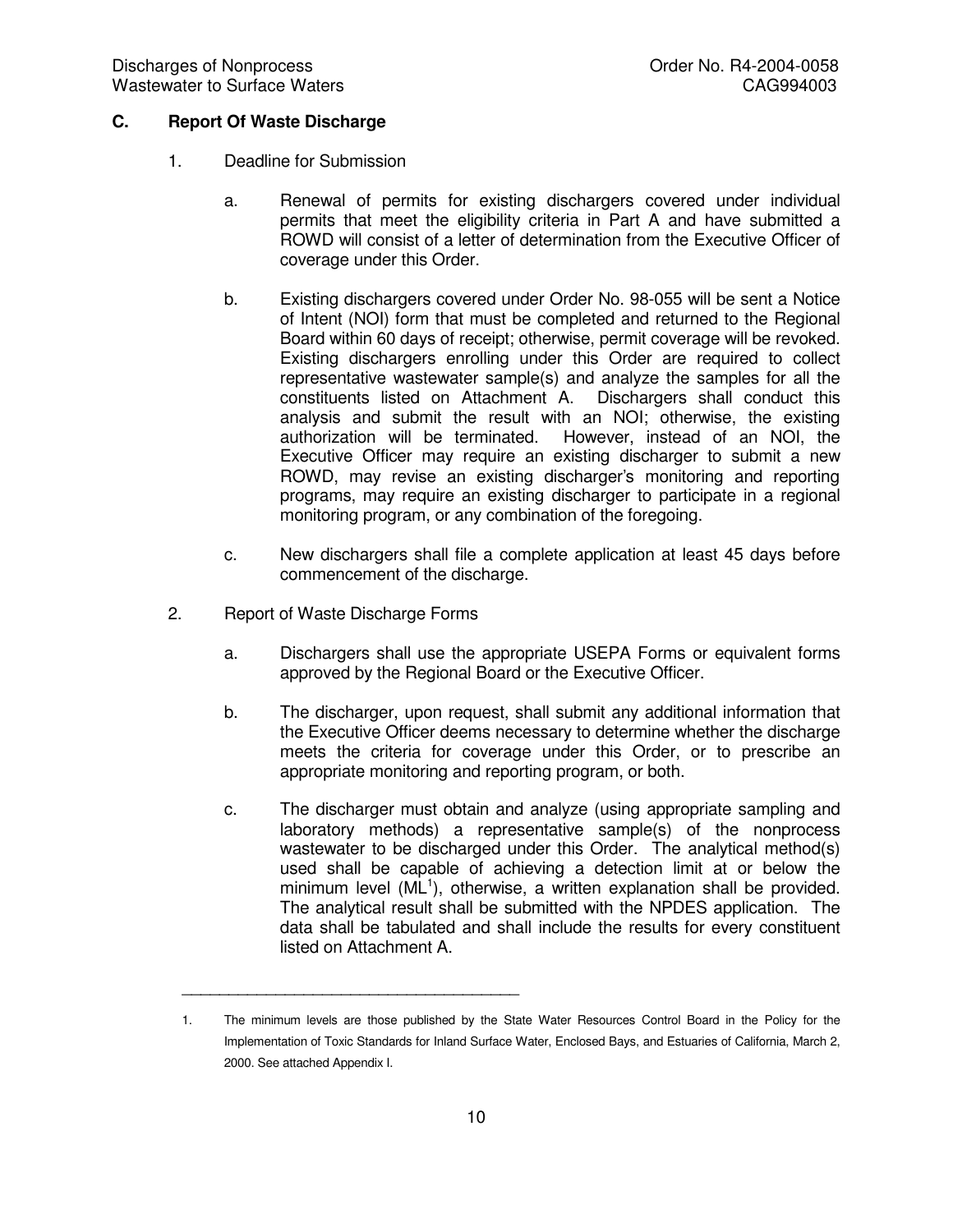- d. The ROWD shall include, but is not limited to, the following information:
	- i. A feasibility study on reuse and/or alternative disposal methods of the wastewater;
	- ii. Description of the wastewater collection and discharge system;
	- iii. The type of chemicals that will be used (if any) during the operation and maintenance of the treatment system (if any);
	- ii. Flow diagram of influent, treatment, and discharge system; and
	- iii. Preventive maintenance procedures and schedule for the treatment system.
- e. The ROWD shall be accompanied by the first annual fee (if appropriate) in accordance with the *Annual Fee Schedule*. The check or money order shall be made payable to the "State Water Resources Control Board".

#### **D. Discharge Prohibitions**

- 1. The discharge of wastes other than those which meet eligibility requirements in Part A of this Order is prohibited unless the discharger obtains coverage under another general permit or an individual permit that regulates the discharge of such wastes.
- 2. Bypass or overflow of contaminated nonprocess wastewater to waters of the State either at the treatment system or from any of the collection or transport systems or pump stations tributary to the treatment system that results in a violation an effluent limitation is prohibited.
- 3. The purposeful or knowing discharge of polychlorinated biphenyls (PCBs) is prohibited.
- 4. The discharge of any radiological, chemical, or biological warfare agent or high level radiological waste is prohibited.

#### **E. Effluent Limitations**

1. Discharge of an effluent in excess of the following limitations is prohibited. (In the authorization letter, when a discharger is enrolled under this permit, the Executive Officer shall indicate the constituents in the applicable effluent limitation tables.)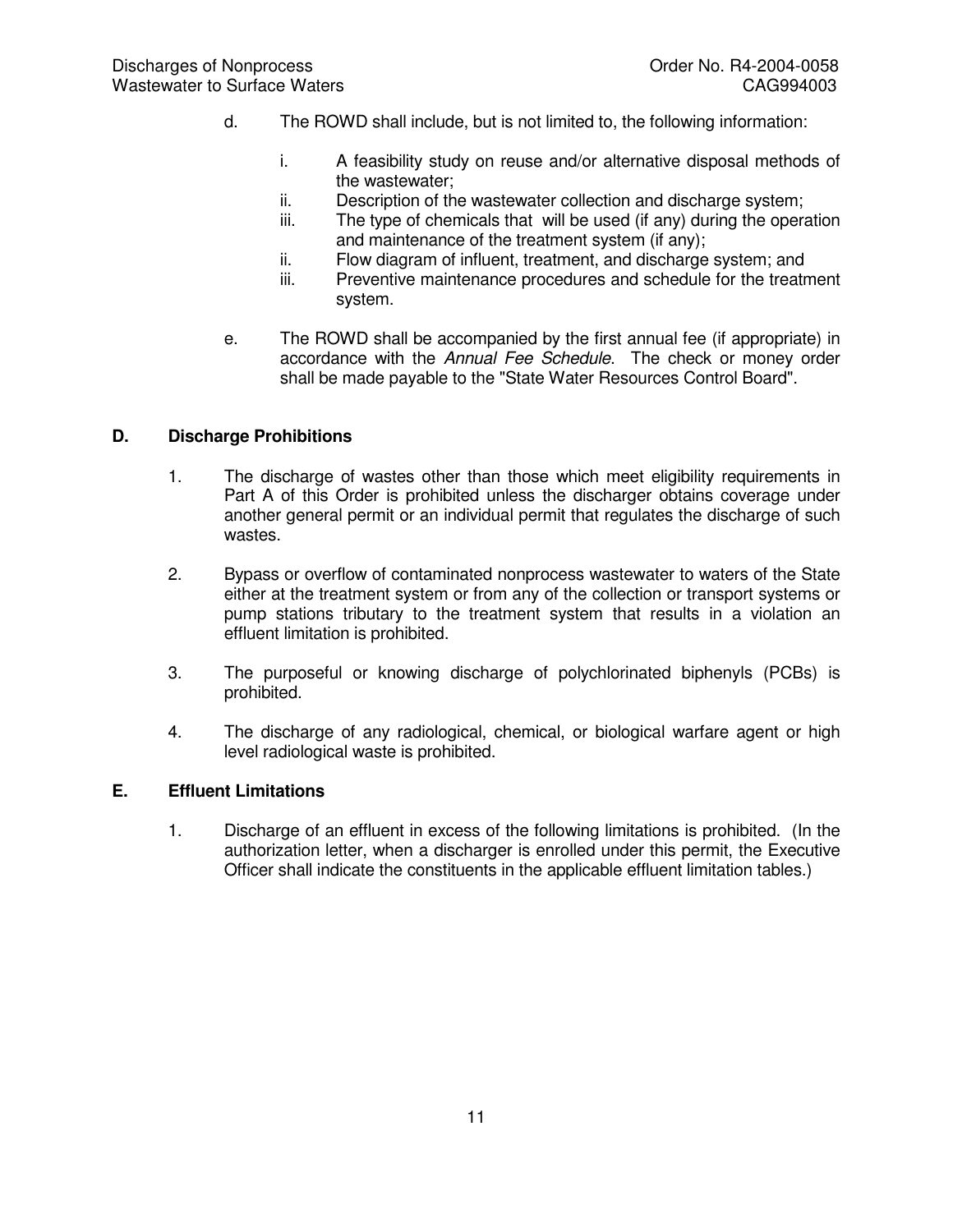### **a. Limits applicable to discharges to freshwater or saltwater bodies**

#### i. General Constituents

|                                            |              | <b>Discharge Limitations</b> |                        |  |
|--------------------------------------------|--------------|------------------------------|------------------------|--|
| <b>Constituents</b>                        | <b>Units</b> | <b>Daily Maximum</b>         | <b>Monthly Average</b> |  |
| <b>Total Suspended Solids</b>              | mg/L         | 150                          | 50                     |  |
| Turbidity                                  | <b>NTU</b>   | 150                          | 50                     |  |
| BOD <sub>5</sub> 20 <sup>o</sup> C         | mg/L         | 30                           | 20                     |  |
| Oil and Grease                             | mg/L         | 15                           | 10                     |  |
| Settleable Solids                          | m/L          | 0.3                          | 0.1                    |  |
| <b>Sulfides</b>                            | mg/L         | 1.0                          |                        |  |
| <b>Residual Chlorine</b>                   | mg/L         | 0.1                          |                        |  |
| Methylene Blue Active Substances<br>(MBAS) | mg/L         | 0.5                          |                        |  |

## ii. Organic compounds

 $\mathcal{L}=\{1,2,3,4,5\}$ 

| <b>Constituent</b>                | <b>Units</b> | <b>Discharge Limitations</b> |                     |                  |                     |  |
|-----------------------------------|--------------|------------------------------|---------------------|------------------|---------------------|--|
|                                   |              | <b>Other Waters</b>          |                     | MUN <sup>2</sup> |                     |  |
|                                   |              | <b>Daily Max</b>             | <b>Monthly Avg.</b> | <b>Daily Max</b> | <b>Monthly Avg.</b> |  |
| <b>Volatile Organic Compounds</b> |              |                              |                     |                  |                     |  |
| 1,1,2-trichloroethane             | $\mu$ g/L    | 5                            |                     | 1.2              | 0.6                 |  |
| 1,1,1-trichloroethane             | $\mu$ g/L    | 200                          |                     | 200              |                     |  |
| 1,1-dichloroethane                | $\mu$ g/L    | 5                            |                     | 5                |                     |  |
| 1,1-dichloroethylene              | $\mu$ g/L    | 6                            | 3.2                 | 0.11             | $0.057^{3}$         |  |
| 1,2-dichloroethane                | $\mu$ g/L    | 0.50                         |                     | 0.50             | $0.38^{3}$          |  |
| 1,2-trans-dichloroethylene        | $\mu$ g/L    | 10                           |                     | 10               |                     |  |
| Tetrachloroethylene               | $\mu$ g/L    | 5.0                          |                     | 1.6              | 0.8                 |  |
| Trichloroethylene                 | $\mu$ g/L    | 5.0                          |                     | 5.0              | 2.7                 |  |
| Carbon Tetrachloride              | $\mu$ g/L    | 0.5                          |                     | 0.5              | 0.25                |  |
| <b>Vinyl Chloride</b>             | $\mu$ g/L    | 0.5                          |                     | 0.5              |                     |  |
| Benzene                           | $\mu$ g/L    | 1.0                          |                     | 1.0              |                     |  |

### **b. Limits applicable to discharges to freshwater waterbodies**

<sup>2</sup> MUN refers to discharge to those waterbodies designated MUN (Municipal and Domestic Supply) identified in the Basin Plan with an "E" or and "I" designation.

<sup>3</sup> If the reported detection level is greater than the effluent limit for this constituent, then a non-detect using ML detection is deemed to be in compliance.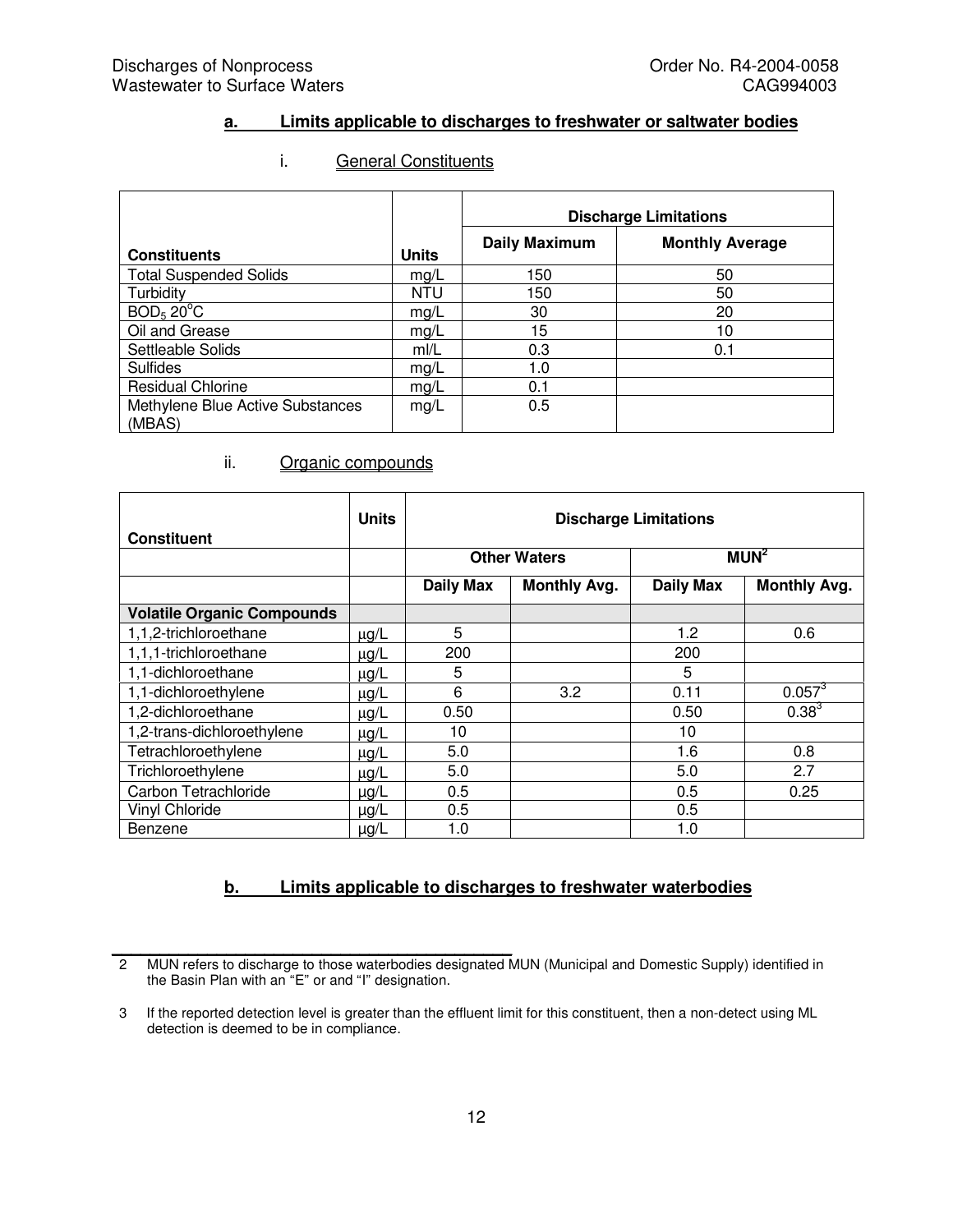| Hardness (mg/L) | up to 200              |            | $200 - 300$            |            | 300 and above          |            |
|-----------------|------------------------|------------|------------------------|------------|------------------------|------------|
|                 | <b>Monthly</b><br>Avg. | Daily Max. | <b>Monthly</b><br>Avg. | Daily Max. | <b>Monthly</b><br>Avg. | Daily Max. |
| Cadmium         | 2.8                    |            | 4.1                    | 5          | 5                      | 5          |
| Copper          | 10.4                   | 20.8       | 16.6                   | 33.3       | 22.1                   | 44.4       |
| Lead            | 4.4                    | 8.7        | 8.3                    | 16.7       | 12.8                   | 25.6       |
| Nickel          | 60                     | 100        | 90                     | 100        | 100                    | 100        |
| Zinc            | 86                     | 170        | 130                    | 260        | 170                    | 350        |

# i. Hardness-dependent metals

## ii. Other compounds

|                     |              | <b>Discharge Limitations</b> |                     |                  |                     |  |
|---------------------|--------------|------------------------------|---------------------|------------------|---------------------|--|
| <b>Constituents</b> | <b>Units</b> | <b>Other Waters</b>          |                     | MUN <sup>3</sup> |                     |  |
|                     |              | Daily Max.                   | <b>Monthly Avg.</b> | Daily Max.       | <b>Monthly Avg.</b> |  |
| <b>Metals</b>       |              |                              |                     |                  |                     |  |
| Antimony            | $\mu$ g/L    | 6                            |                     | 6                |                     |  |
| Arsenic             | $\mu$ g/L    | 50                           |                     | 50               |                     |  |
| Beryllium           | $\mu$ g/L    | 4                            |                     | 4                |                     |  |
| Chromium III        | $\mu$ g/L    | 50                           |                     | 50               |                     |  |
| Chromium VI         | $\mu$ g/L    | 16                           | 8                   | 16               | 8                   |  |
| Mercury             | $\mu$ g/L    | 0.1                          | $0.05^3$            | 0.1              | $0.05^3$            |  |
| Selenium            | $\mu$ g/L    | 8                            | 4                   | 8                | 4                   |  |

## **c. Limits applicable to discharges to saltwater waterbodies**

|                     |              | <b>Discharge Limitations</b> |                        |  |
|---------------------|--------------|------------------------------|------------------------|--|
| <b>Constituents</b> | <b>Units</b> | <b>Daily Maximum</b>         | <b>Monthly Average</b> |  |
| Antimony            | µg/L         | 6                            |                        |  |
| Arsenic             | $\mu$ g/L    | 50                           | 29                     |  |
| Cadmium             | µg/L         | 5                            |                        |  |
| Chromium III        | $\mu$ g/L    | 50                           |                        |  |
| Chromium VI         | µg/L         | 82                           | 41                     |  |
| Copper              | $\mu$ g/L    | 5.8                          | 2.9                    |  |
| Lead                | µg/L         | 14                           |                        |  |
| Mercury             | $\mu$ g/L    | 0.1                          | $0.05^3$               |  |
| Nickel              | µg/L         | 14                           | 6.7                    |  |
| Selenium            | µg/L         | 120                          | 58                     |  |
| Zinc                | $\mu$ g/L    | 95                           | 47                     |  |

2. The pH of the discharge shall at all times be within the range of 6.5 and 8.5.

3. The temperature of the discharge shall not exceed 86ºF.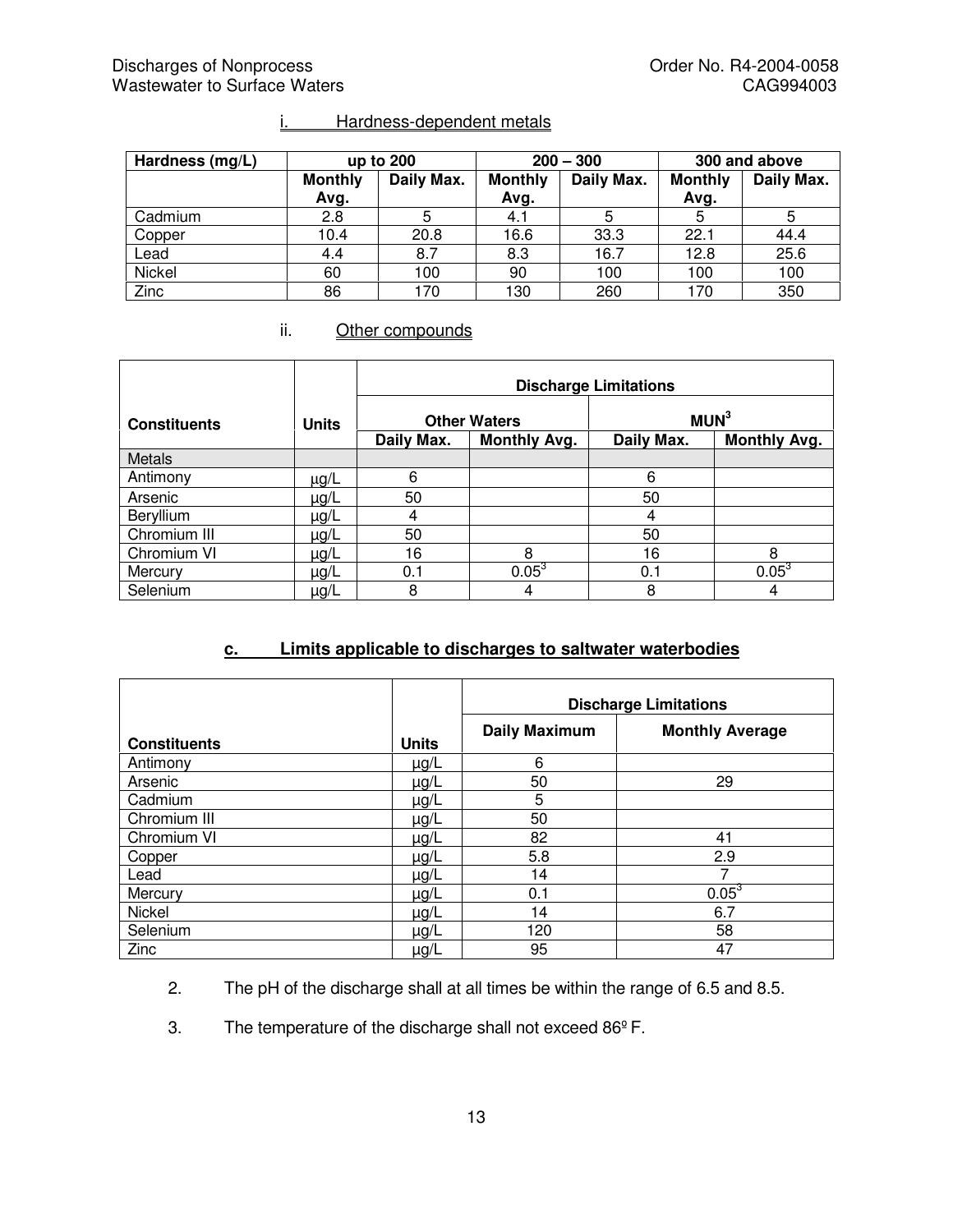- 4. Attachment B establishes the applicable effluent limits for mineral and nitrogen constituents for discharges covered by this Order. The discharge of an effluent with mineral and nitrogen constituents in excess of applicable limits established in Attachment B is prohibited. In the letter of determination, the Executive Officer shall indicate the watershed/stream reach limitations in Attachment B applicable to the particular discharge. For TDS, chloride, and sulfate, the effluent limitation for the discharge shall be the receiving water level for TDS, chloride, and sulfate as established in the ROWD. The Executive Officer shall indicate the appropriate limitations from the receiving water data.
- 5. Pass-through or uncontrollable discharges of PCBs shall not exceed daily average concentrations of 14 ng/L into fresh waters or 30 ng/L into estuarine waters.
- 6. The acute toxicity of the effluent shall be such that the average survival in the undiluted effluent for any three (3) consecutive 96-hour static or continuous flow bioassay tests shall be at least 90%, with no single test less than 70% survival.
- 7. The discharge shall meet effluent limitations and toxic and effluent standards established pursuant to sections 301, 302, 304, 306, and 307 of the Clean Water Act, and amendments thereto.

#### **F. Receiving Water Limitations**

- 1. The discharge shall not cause the following to be present in receiving waters:
	- a. Toxic pollutants at concentrations that will bioaccumulate in aquatic life to levels that are harmful to aquatic life or human health;
	- b. Biostimulatory substances at concentrations that promote aquatic growth to the extent that such growth causes nuisance or adversely affects beneficial uses;
	- c. Chemical substances in amounts that adversely affect any designated beneficial use;
	- d. Visible floating materials, including solids, liquids, foams, and scum;
	- e. Oils, greases, waxes, or other materials in concentrations that result in a visible film or coating on the surface of the receiving water or on objects in the water;
	- f. Suspended or settleable materials in concentrations that cause nuisance or adversely affect beneficial uses;
	- g. Taste or odor-producing substances in concentrations that alter the natural taste, odor, and/or color of fish, shellfish, or other edible aquatic resources; cause nuisance; or adversely affect beneficial uses;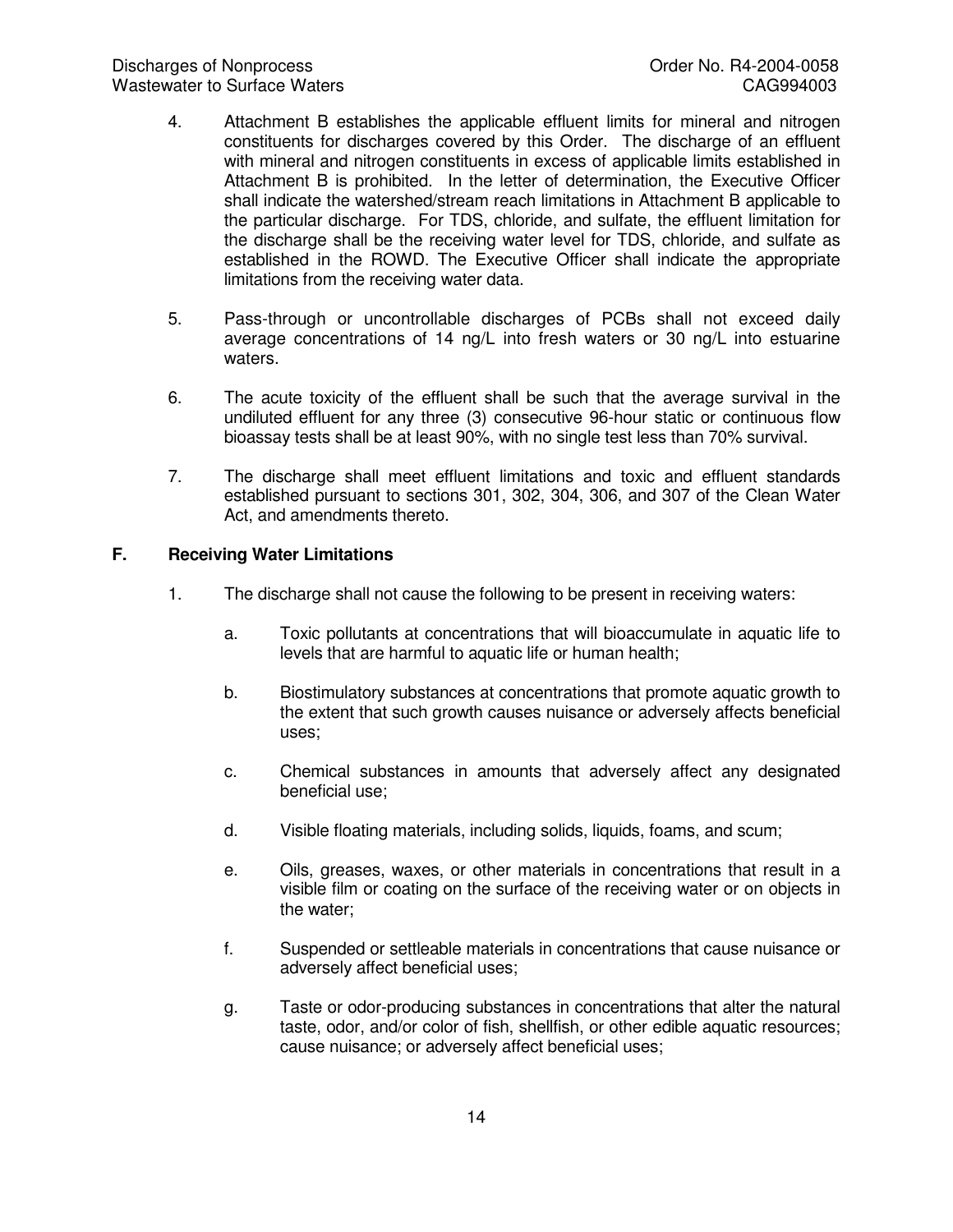- h. Substances that result in increases of  $BOD<sub>5</sub>20^{\circ}C$  that adversely affect beneficial uses;
- i. The fecal coliform concentration in the receiving water shall not exceed the following, as a result of wastes discharged:
	- i. Geometric Mean Limits
		- (1) E. coli density shall not exceed 126/100 mL.
		- (2) Fecal coliform density shall not exceed 200/100 mL.
	- ii. Single Sample Limits
		- (1) E. coli density shall not exceed 235/100 mL.
		- (2) Fecal coliform density shall not exceed 400/100 mL.
- j. Concentrations of toxic substances that are toxic to, or cause detrimental physiological responses in, human, animal, or aquatic life.
- 2. The discharge shall not cause the following to occur in the receiving waters:
	- a. The dissolved oxygen to be depressed below:

| WARM <sup>4</sup> designated waters          | 5 mg/L |
|----------------------------------------------|--------|
| $COLD4$ designated waters                    | 6 mg/L |
| COLD and SPWN <sup>4</sup> designated waters | 7 mg/L |

- b. The pH to be depressed below 6.5 or raised above 8.5, and the ambient pH levels to be changed from natural conditions in inland waters more than 0.5 units or in estuaries more than 0.2 units;
- c. The temperature at any time or place and within any given 24-hour period to be altered by more than 5° F above natural temperature; but at no time be raised above 80° F for waters with a beneficial use of WARM (Warm Freshwater Habitat);
- d. The turbidity to increase to the extent that such an increase causes nuisance or adversely affects beneficial uses; such increase shall not exceed 20% when the natural turbidity is over 50 NTU or 10% when the natural turbidity is 50 NTU or less;
- e. Residual chlorine in concentrations that persist and impairs beneficial uses; or

\_\_\_\_\_\_\_\_\_\_\_\_\_\_\_\_\_\_\_\_\_\_\_\_\_\_\_\_\_\_\_\_\_\_\_\_\_\_ 4 Beneficial Uses WARM – Warm Freshwater Habitat; COLD – Cold Freshwater Habitat; SPWN – Spawning, Reproduction, and/or Early Development.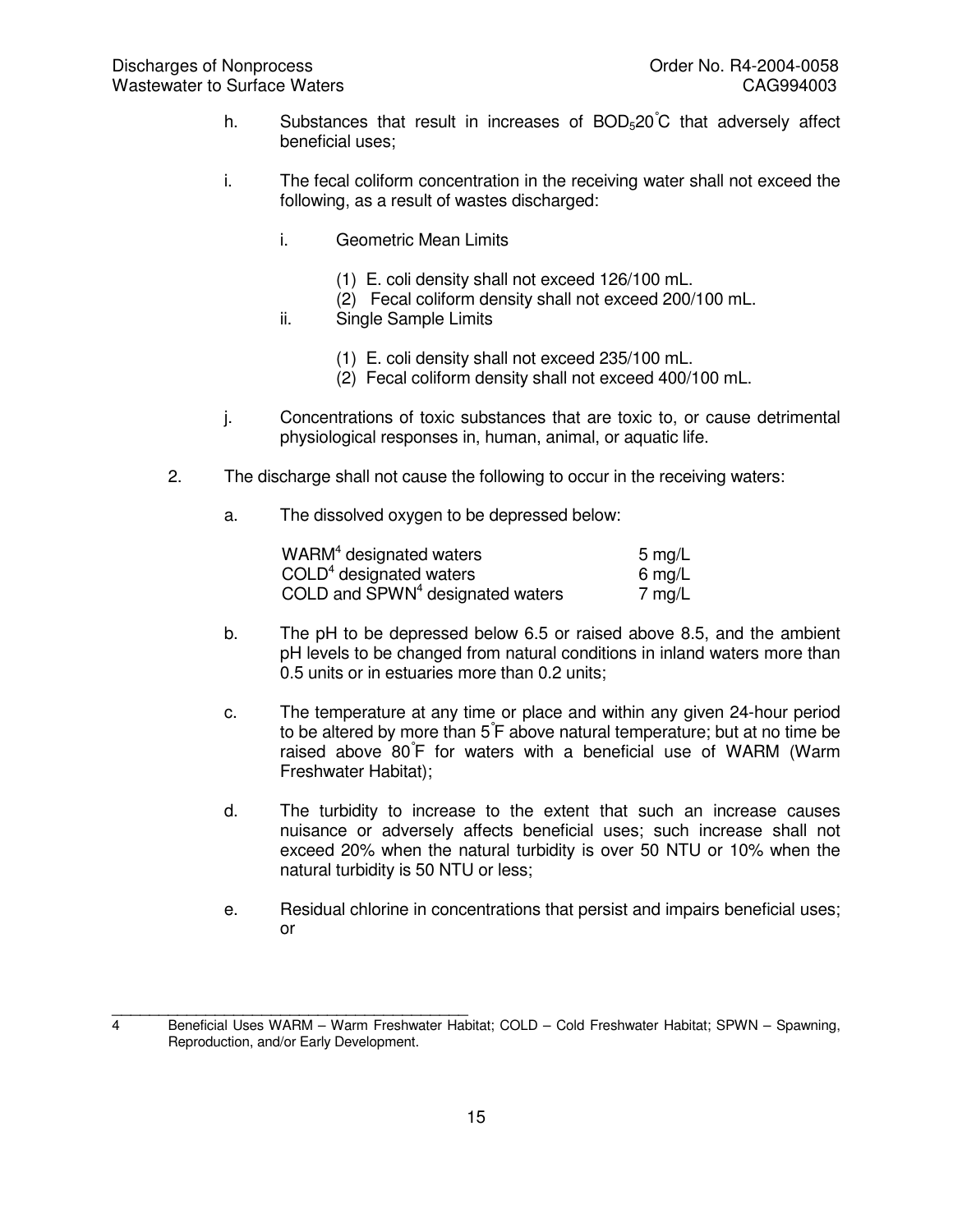- f. Any individual pesticide or combination of pesticides in concentrations that adversely affect beneficial uses or increase pesticide concentration in bottom sediments or aquatic life.
- 3. The discharge shall not alter the color, create a visual contrast with the natural appearance, nor cause aesthetically undesirable discoloration of the receiving waters.
- 4. The discharge shall not degrade surface water communities and populations, including vertebrate, invertebrate, and plant species.
- 5. The discharge shall not damage, discolor, nor cause formation of sludge deposits on flood control structures or facilities nor overload their design capacity.
- 6. The discharge shall not cause problems associated with breeding of mosquitoes, gnats, black flies, midges, or other pests.

## **G. Provisions**

- 1. The Executive Officer may require any discharger authorized under this Order to apply for and obtain an individual NPDES permit with more specific requirements. The Executive Officer may require any discharger authorized to discharge under this permit to apply for an individual permit only if the discharger has been notified in writing that a permit application is required. This notice shall include a brief statement of the reasons for this decision, an application form, a statement setting a deadline for the discharger to file the application, and a statement that on the effective date of the individual permit, the authority to discharge under this General Permit is no longer applicable.
- 2. The discharger shall comply with all the applicable items of the *Standard Provisions and Reporting for Waste Discharge Requirements* (Standard Provisions), which are part of this General Permit (Attachment C). If there is any conflict between provisions stated herein and the Standard Provisions, those provisions stated herein prevail.
- 3. Prior to application, the discharger shall submit for Executive Officer's approval the list of chemicals and proprietary additives that may affect the discharge, including rates/quantities of application, compositions, characteristics, and material safety data sheets, if any.
- 4. Oil or oily materials, chemicals, refuse, or other materials that may cause pollution in storm water and/or urban runoff shall not be stored or deposited in areas where they may be picked up by rainfall/urban runoff and discharged to surface waters. Any spill of such materials shall be contained, removed and cleaned immediately.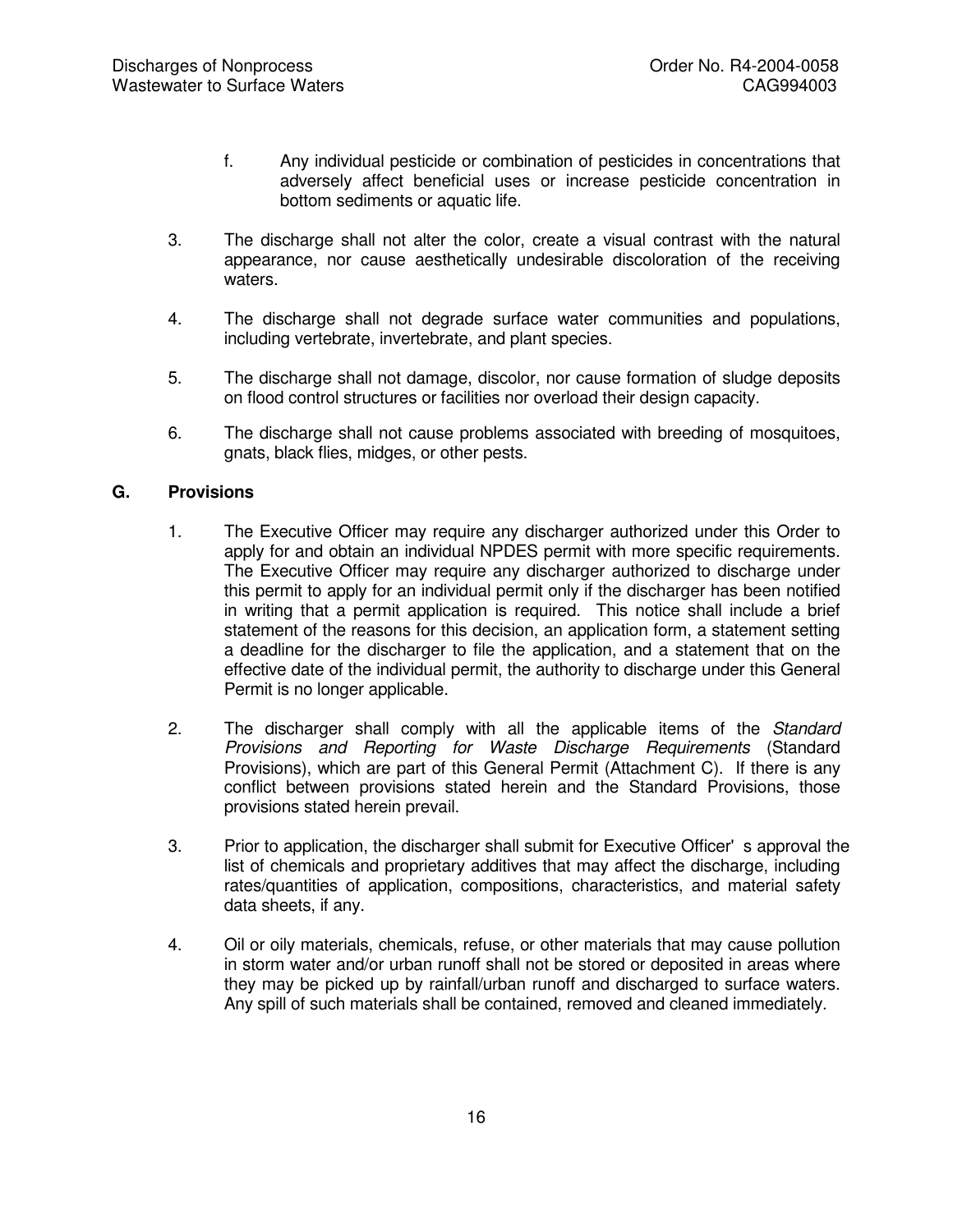- 5. This Order neither exempt the discharger from compliance with any other laws, regulations, or ordinances that may be applicable, nor legalize the waste disposal facility.
- 6. The discharger shall at all times properly operate and maintain all facilities and systems installed or used to achieve compliance with this Order.
- 7. Pursuant to 40 CFR section 122.61(b), coverage under this Order may be transferred in case of change of ownership of land or discharge facility provided the existing discharger notifies the Executive Officer at least 30 days before the proposed transfer date, and the notice includes a written agreement between the existing and new dischargers containing a specific date of transfer of coverage, responsibility for compliance with this Order, and liability between them.
- 8. Pursuant to 40 CFR sections 122.62 and 122.63, this Order may be modified, revoked and reissued, or terminated for cause. Reasons for modification may include new information on the impact of discharges regulated under this Order become available, promulgation of new effluent standards and/or regulations, adoption of new policies and/or water quality objectives, and/or new judicial decisions affecting requirements of this Order. In addition, if receiving water quality is threatened due to discharges covered under this permit, this permit will be reopened to incorporate more stringent effluent limitations for the constituents creating the threat. TMDLs have not been developed for all the parameters and receiving waters on the 303(d) list. When TMDLs are developed this permit may be reopened to incorporate appropriate limits. In addition, if TMDL identifies that a particular discharge covered under this permit is a load that needs to be reduced; this permit will be reopened to incorporate appropriate TMDL based limit and/or to remove any applicable exemptions.
- 9. Any discharge authorized under this Order may request to be excluded from the coverage of this Order by applying for an individual permit.

## **H. Monitoring And Reporting Requirements**

- 1. The Executive Officer is hereby authorized to prescribe a Monitoring and Reporting Program for each authorized discharger. This program may include participation of the discharger in a regional monitoring program.
- 2. The frequency of monitoring for constituents regulated under this permit will vary according to the quality of the groundwater prior to any necessary treatment and discharge. The groundwater quality shall be determined based on analytical results of constituents listed in the supplemental analysis, which shall be submitted with the NPDES application or the Notice of Intent form. Toxic constituents indicating reasonable potential to exceed established levels will be required to be monitored regularly. Routine monitoring will not be required for toxic compounds without reasonable potential of exceedance. Toxic constituent results must meet the detection level and minimum level requirements to be excluded from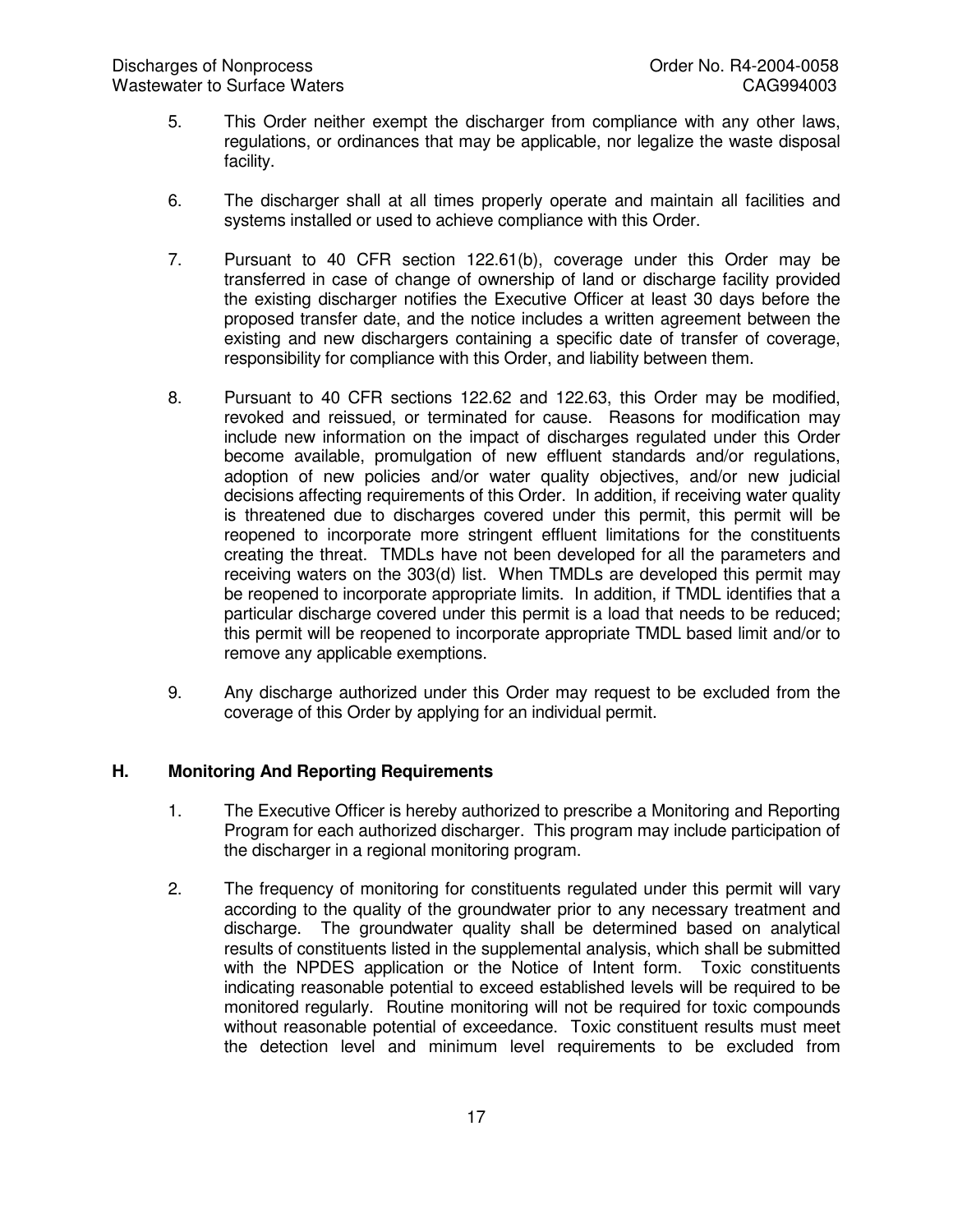monitoring. Monitoring for general constituents will be required on a regular basis for all discharges under this permit.

- 3. The discharger shall comply with Monitoring and Reporting Requirements stated in Part B of the Standard Provisions (Attachment C).
- 4. The discharger shall retain records of all monitoring information and data used to complete the Report of Waste Discharge and application for coverage under this Order for at least five years from the date of sampling, measurement, report, or application. The retention period shall be extended during any unresolved litigation regarding the discharge or when requested by the Executive Officer.
- 5. The monitoring report shall specify the USEPA analytical method used, the Method Detection Limit (MDL) and the Minimum Level (ML) for each pollutant. For the purpose of reporting compliance with numerical limitations, performance goals, and receiving water limitations, analytical data shall be reported with one of the following methods, as the case may be:
	- a. An actual numerical value for sample results greater than or equal to the ML; or
	- b. "Detected, but Not Quantified (DNQ)" if results are greater than or equal to the laboratory's MDL but less than the ML. The estimated $5$  chemical concentration of the sample shall also be reported; or
	- c. "Not-Detected (ND)" for sample result less than the laboratory's MDL with the MDL indicated for the analytical method used.

The ML employed for an effluent analysis shall be lower than the permit limit established for a given parameter, unless the Discharger can demonstrate that a particular ML is not attainable and obtains approval for a higher ML from the Executive Officer. At least once a year, the Discharger shall submit a list of the analytical methods employed for each test and associated laboratory quality assurance and quality control procedures.

- 6. The discharger shall maintain all sampling, measurement and analytical results, including: the date, exact place, and time of sampling or measurement; individual(s) who did the sampling or measurement; the date(s) analyses were done; analysts' names; and analytical techniques or methods used.
- 7. All sampling, sample preservation, and analyses must be conducted according to test procedures under 40 CFR part 136, unless other test procedures have been specified in this Order or by the Executive Officer.

\_\_\_\_\_\_\_\_\_\_\_\_\_\_\_\_\_\_\_\_\_\_\_\_\_\_\_\_\_\_\_\_\_\_\_\_\_\_\_\_\_\_\_\_ 5 Estimated chemical concentration is the estimated chemical concentration that results from the confirmed detection of the substance by the analytical method below the ML value.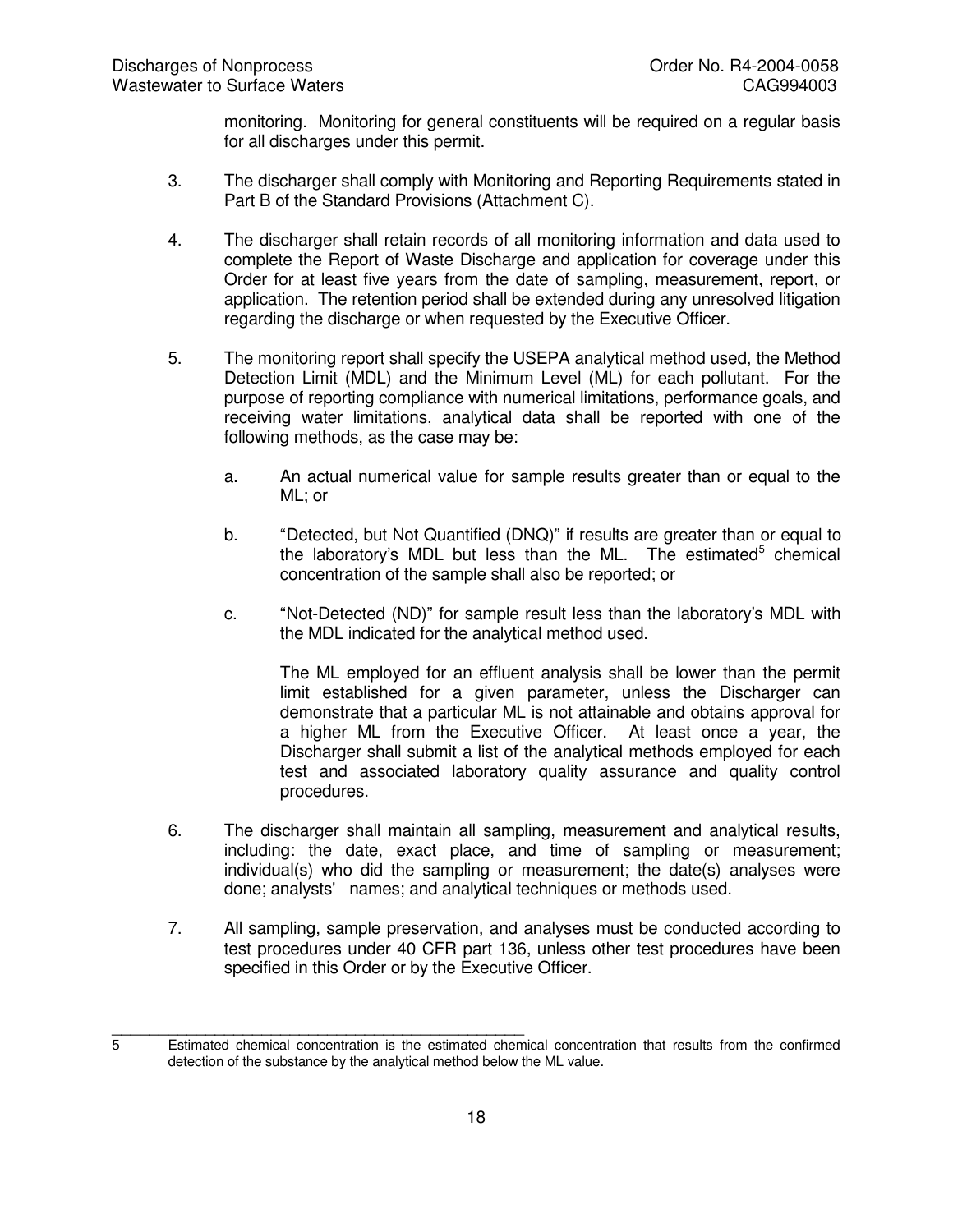- 8. All chemical, bacteriological, and bioassay analyses shall be conducted at a laboratory certified for such analyses by the California Department of Health Services Environmental Laboratory Accreditation Program (ELAP).
- 9. The discharger shall calibrate and maintain all monitoring instruments and equipment to insure accuracy of measurements, or shall insure that both activities will be conducted.
- 10. For parameters/constituents where both monthly average and daily maximum limits are prescribed, but where monitoring frequency is less than four times a month, the following procedure shall apply:

If analysis of a representative sample yields a result greater than the monthly average limit for a parameter/constituent, the sampling frequency for that parameter/constituent shall increase to weekly within one week of receiving the laboratory result until at least three consecutive weekly samples are obtained and compliance with the monthly average has been demonstrated, and the discharger has submitted for Executive Officer approval a program that will ensure future compliance with the monthly average limit.

- 11. The discharger shall file with the Regional Board (Attention: Information Technology Unit) technical reports on self-monitoring work conducted according to the Monitoring and Reporting Program specified by the Executive Officer and submit other reports as requested by the Regional Board.
- 12. In reporting the monitoring data, the discharger shall arrange the data in tabular form so that the date, constituents, and concentrations are readily discernible. The data shall be summarized to demonstrate compliance with waste discharge requirements.
- 13. For every item where the requirements are not met, the discharger shall submit a statement of the actions undertaken or proposed that will bring the discharge into full compliance with requirements at the earliest time and submit a timetable for correction.
- 14. The discharger shall file a report of any material change or proposed change in the character, location or volume of the discharge.
- 15. The discharger shall notify this Regional Board within 24 hours by telephone of any adverse condition resulting from the discharge, such notification shall be affirmed in writing within five working days.

## **I. Compliance And Enforcement**

1. The discharger must comply with all of the conditions of this Order. Any noncompliance constitutes a violation of the Clean Water Act and the Water Code and is subject to enforcement action and/or permit termination.